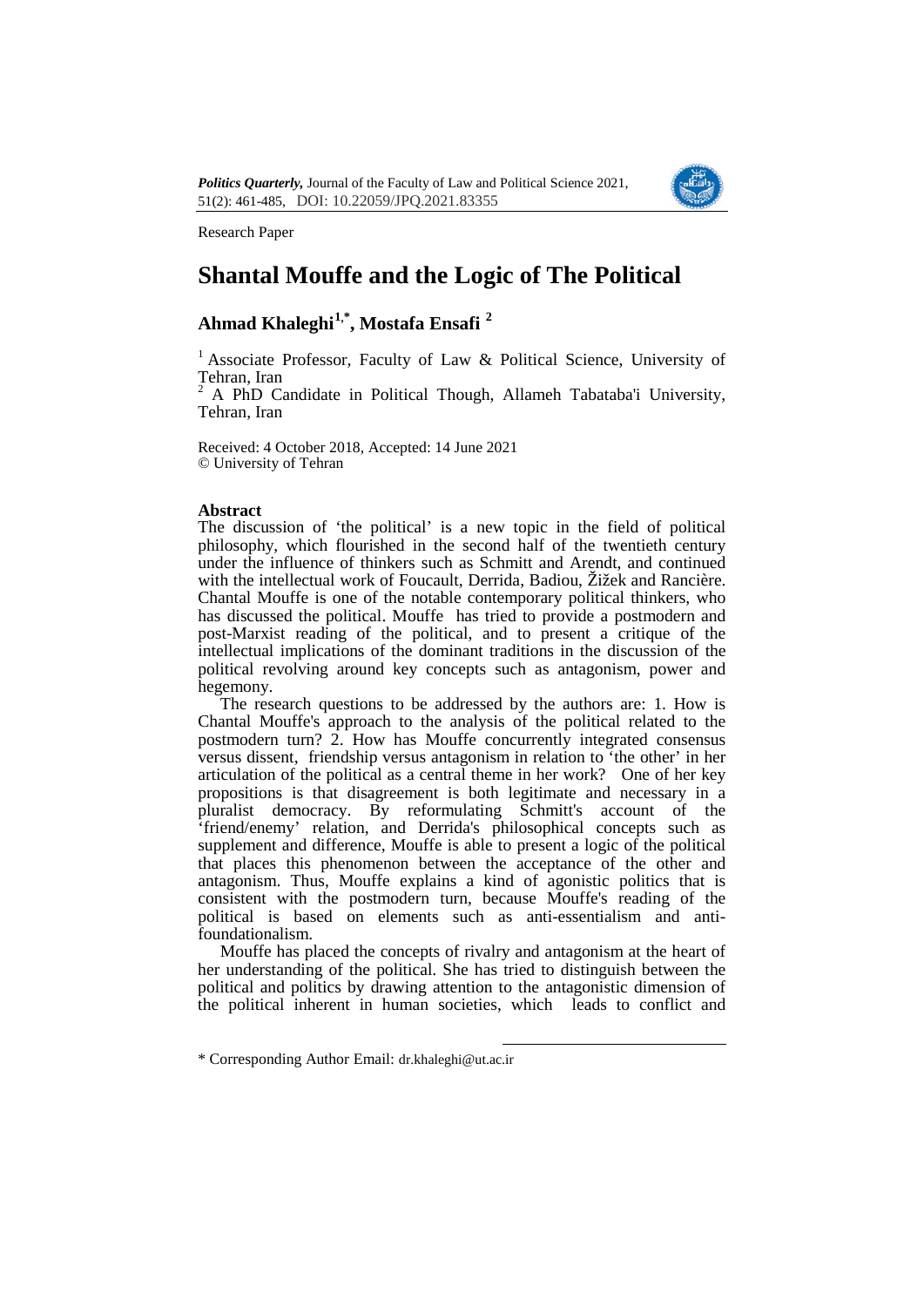forms of violence. She criticizes the Habermasian vision of deliberative democracy for its deficiencies of ignoring the central role of the conflictual dimension of power and antagonism in politics. In other words, she contends that there is a persistent and all-too-real likelihood to see the transformation of a us/them relation into a friend/enemy one. Accordingly, she put forward an alternative model of agonistic pluralism, and makes a distinction between two types of relations in political sphere: a) antagonism between enemies, and b) agonism between adversaries. She asserts that the objective of democratic politics is to establish the we/they relation in such a way that an antagonism is transformed into an agonism, and suggest that agonism is a mode of political interaction. By studying the post-political trend, she takes issue with the argument that politics in its conflictual dimension is a phenomenon of the past, and the belief that the best type of democracy is a consensual, and depoliticized one.

The article proceeds as follows: In the first section, the main points in Mouffe's political theory as related to her argument about the political, and what she wants the readers to consider in her writing about the distinction between politics and the political are introduced. The focus of the second section is on a discussion of her concepts of agonistic pluralism, friend/enemy distinction and characterization of self and the other, struggle for hegemony, and the relations of oppression and subordination in modern societies. The latter sections are devoted to the debate that politics is a public space, in which the rules, actors, and configurations of power relations are never easily and fully discernible. Thus, we must proceed with caution when we discuss the flawed notion that we can create a situation in which we can reach a universal rational consensus on the basis of liberal democratic values and guard against hegemonic tendencies. In the final section, the authors conclude with a brief analysis of Mouffe's idea of radical democracy as a form of political community against the backdrop of her notion of the political, and adversarial, agonistic politics.

**Keywords:** Chantal Mouffe, The Political, Post-modern, Politics, The Other, Antagonism

#### **Declaration of conflicting interests**

The authors declared no potential conflicts of interest with respect to the research, authorship, and/or publication of this article.

#### **Funding**

The authors received no financial support for the research, authorship, and/or publication of this article.

#### **References**

Ahmadi, Ba[b](#page-4-0)ak. (2007) *Structure and Interpretation of the Text*. Tehran: Markaz. [in Persian]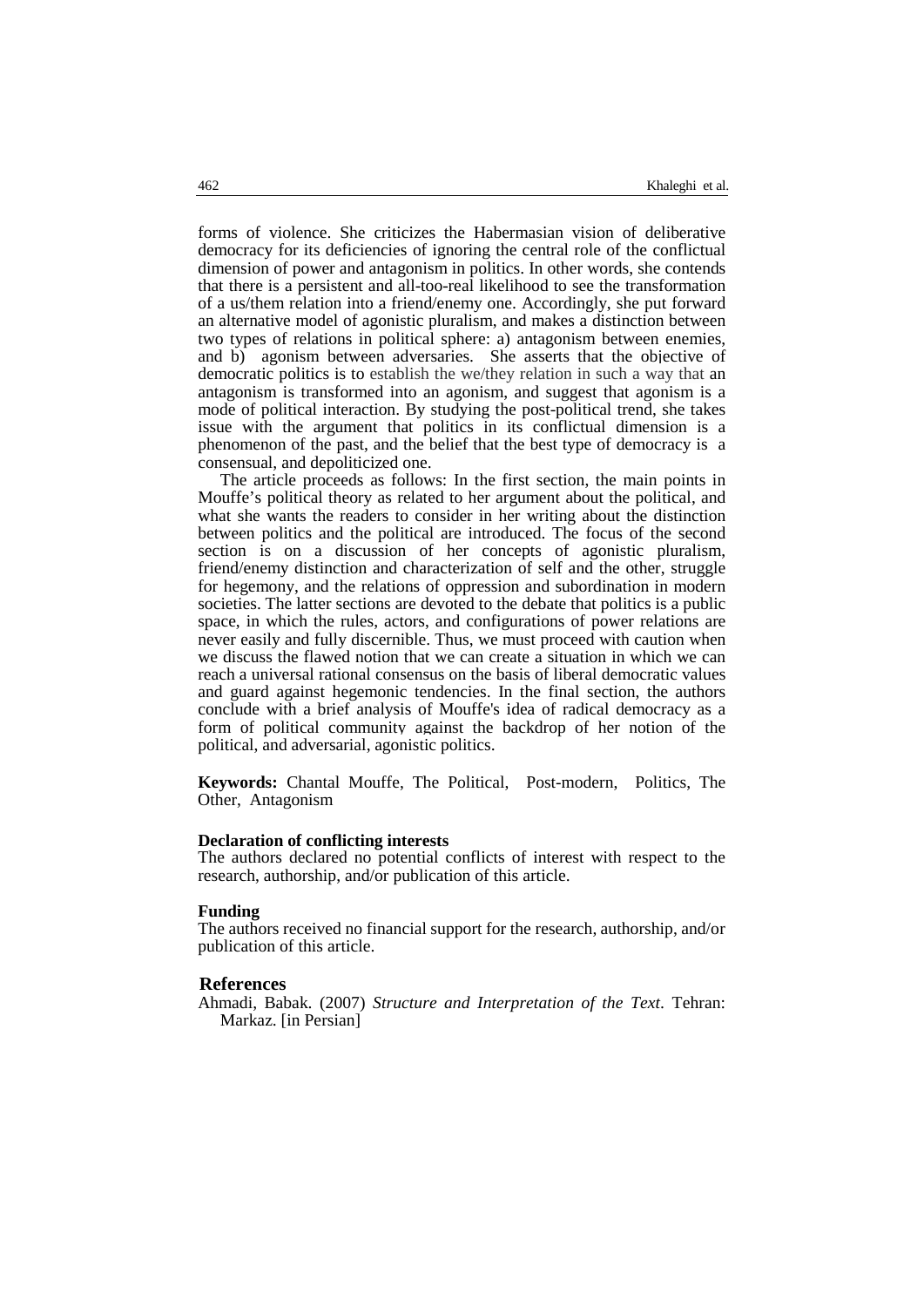- Arendt, Hannah. (2015) "What is Politics?" trans. Nader Fotorchi and Saleh Najafi, in Murad Farhadpour, *et al*., eds. *The Names of Politics.* Tehran: Bidgol. [in Persian]
	- ———. (1998). *The Human Condition*. Chicago: University of Chicago Press.
- Aytac, Ugur. (2020) "On the Limits of the Political: The Problem of Overly Permissive Pluralism in Mouffe's Agonism," *Constellations* 1-15, <DOI: https://doi.org/10.1111/1467-8675. 12525>.
- Azmanova, Albena. (2018, May) "The Populist Catharsis: On the Revival of the Political," *Philosophy & Social Criticism* 44, 4: 399-411, <DOI: https://doi.org/10.1177/0191453718760091>.
- Bosteels, Bruno. (2010a) "Politics, Infrapolitics, and the Impolitical: Notes on the Thought of Roberto Esposito and Alberto Moreiras," *The New Centennial Review* 10, 2: 205-238. Available at http://www.jstor. org/ stable/41949699 (Accessed 2 March 2021).
- ———. (2010b) "Archipolitics, Parapolitics, Metapolitics," in Jean-Philippe Deranty, ed. *Jacques Ranciere*. London: Routledge, <DOI: https://doi.org/10.4324/ 9781315711485>.
- Foucault, Michel. (2011) *Discourse and Truth: The Genealogy of Truthfulness and Freedom of Expression in the West*, trans. Ali Ferdowsi. Tehran: Dibache. [in Persian]
- Habermas, Jurgen. (1989) *The Structural of Transformation of the Public Sphere*, trans. Thomas Burger. Cambridge: Polity Press.
- Haghighat, Seyed Sadegh. (2008) *Political Science Methodology*. Qom: Mofid University Press. [in Persian]
- Heywood, Andrew. (2008) *Political Ideologies: An Introduction,* trans. Mohammad Rafiei Mehrabadi. Tehran: Ministry of Foreign Affairs Press. [in Persian]
- Khaleqi, Ahmad. (2006) *Power, Language, Everyday Life*. Tehran: Gam-e No. [in Persian]
- Laclau, Ernesto; and Chantal Mouffe. (1985) *Hegemony and Social Strategy: Towards a Radical Democratic Politics*. London: Verso.
- Marsh, David; and Gerry Stoker, eds. (2005) *Theory and Methods in Political Science,* trans. Amir Mohammad Haji Yousefi. Tehran: Institute for Strategic Studies. [in Persian]
- Moeini Alamdari, Jahangir. (2006) *Methodology of New Theories in Politics*. Tehran: University of Tehran Press. [in Persian]
- Mouffe, Chantal. (2016) "Democratic Politics and Conflict: An Agonistic Approach," *Política Común* 9: 1-8, <DOI: https://doi.org/10.3998/pc. 12322227.0009.011>.
	- ———. (2013) *Agonistics: Thinking the World Politically*. London: Verso.
- ———. (2006) *Deconstruction and Pragmatism*, trans. Shiva Roygarian. Tehran: Gam-e No. [in Persian]
- ———. (2005) *On the Political*. New York: Routledge.
- ———. (2000) *The Democratic Paradox*. London: Verso.
- ———. (1999, Fall). "Deliberative Democracy or Agonistic Pluralism?" *Social Research* 66, 3: 745-758. Available at: http://www.jstor. org/ stable/40971349 (Accessed 2 May 2020).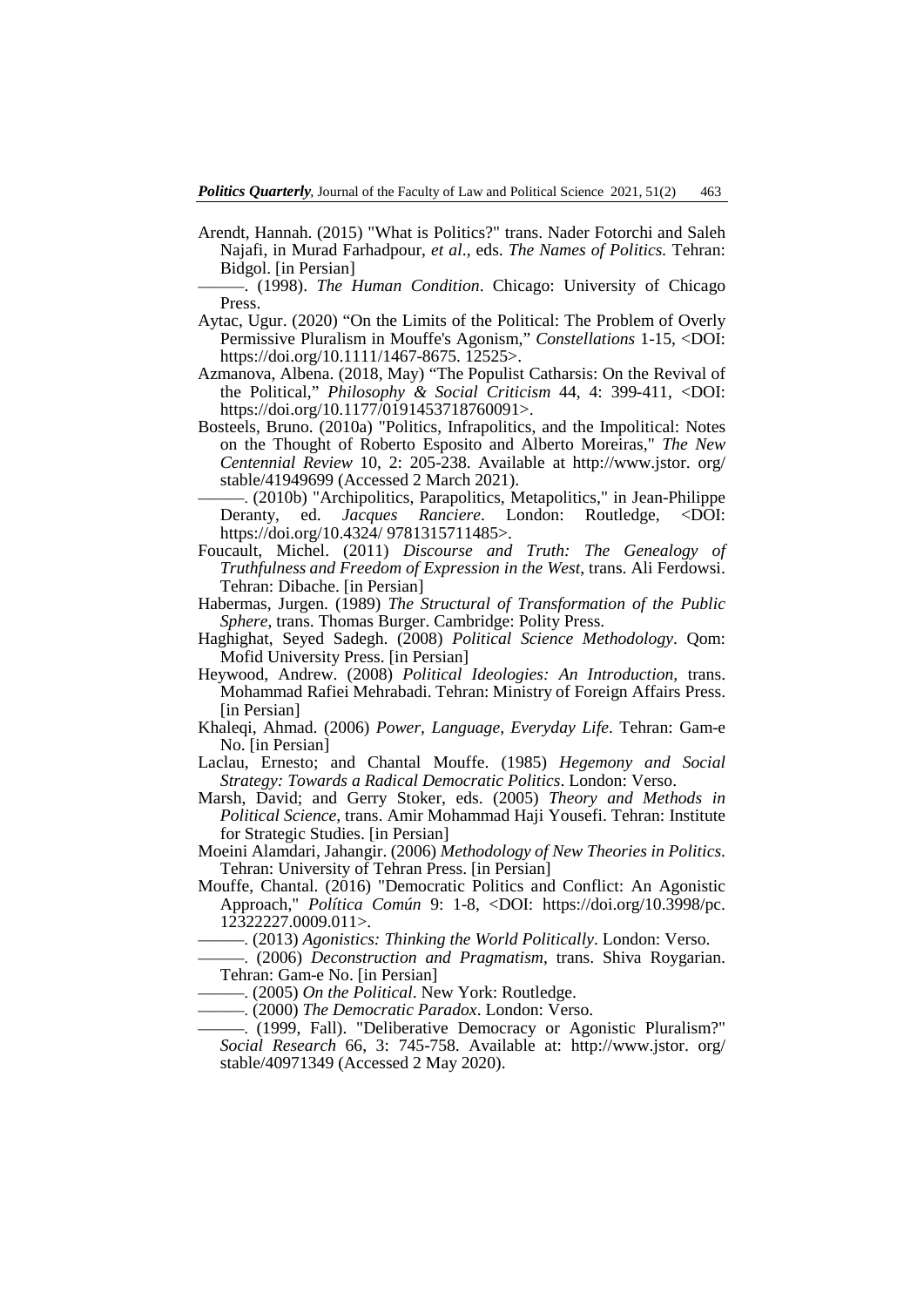———. (1998 *The Return of the Political*. London: Verso.

- Nash, Kate. (2016) *Contemporary Political Sociology: Globalization, Politics and Power*, trans. Mohammad Taghi Delfrooz. Tehran: Kavir. [in Persian]
- Schmidt, Carl. (2016) *The Concept of Politics*, trans. Yashar Jirani and Rasoul Namazi. Tehran: Qhoghnos. [in Persian]
- Thornhill, Chris. (2009) "The Autonomy of the Political: A Socio-Theoretical Response," *Philosophy & Social Criticism* 35, 6: 705-735, <DOI: 10.1177/0191453709104454>.
- Žižek, Slavoj. (2005) *Selected Articles on the Theory of Religion Poli*cy, trans. Murad Farhadpour and Omid Mehregan. Tehran: Gam-e No. [in Persian]



This article is an open-access article distributed under the terms and conditions of the Creative Commons Attribution (CC-BY) license.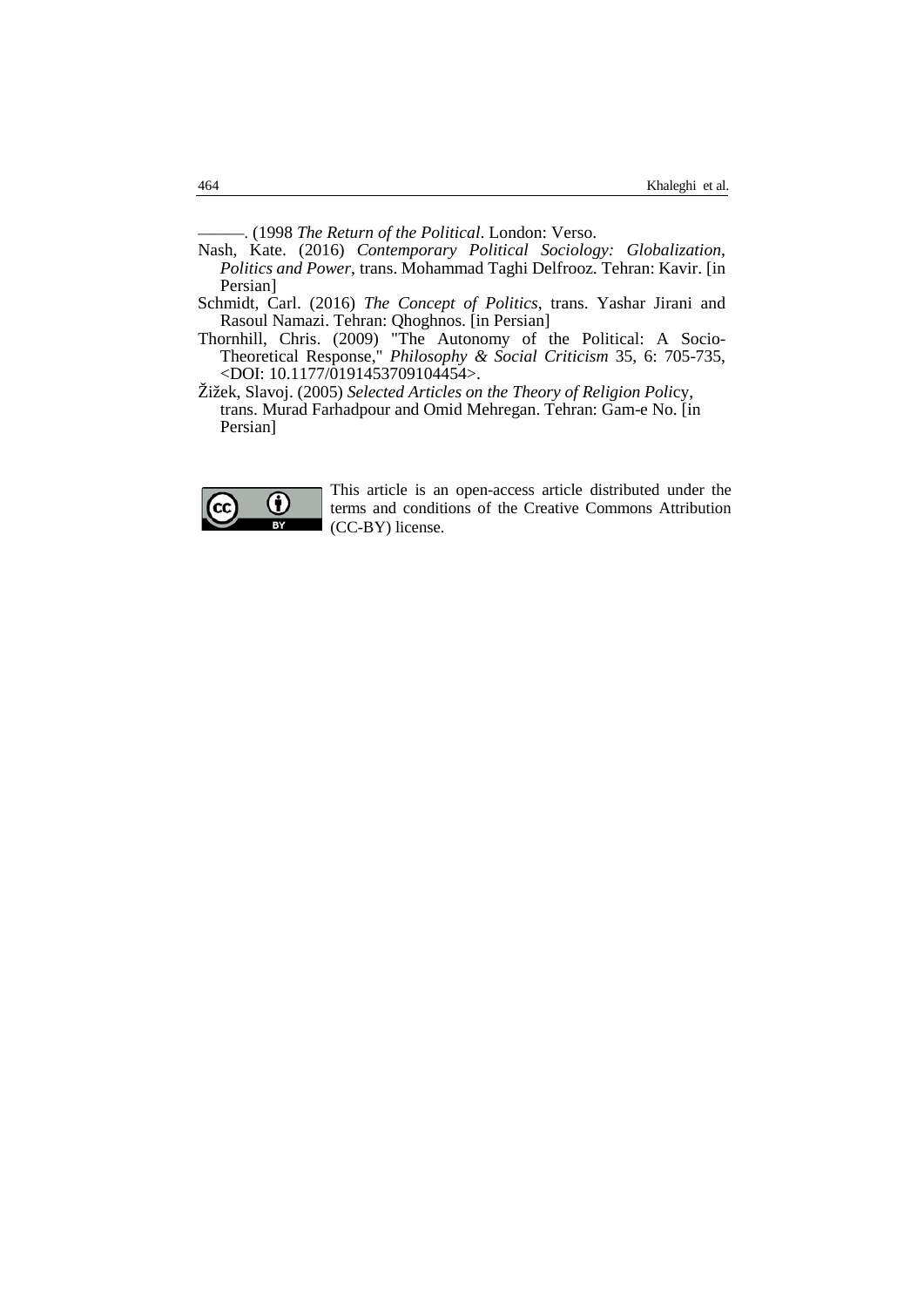## **شانتال موف و منطق امر سیاسی**

**[2](#page-13-1) ، مصطفی انصافی \*[1](#page-13-0) احمد خالقی**

دانشیار، دانشکده حقوق و علوم سیاسی، دانشگاه تهران <sup>1</sup> <sup>۱</sup> دانشجوی دکتری اندیشه سیاسی، دانشگاه علامه طباطبائ<sub>ی</sub>

### **چکیده**

بحث از امر سیاسی مبحثی جدید در حوزه فلسفه سیاسی است که در نیمه دوم سده بیستم متـأثر از اندیشـمندانی مثل اشمیت و آرنت رونق پیدا کرد؛ و در ادامه با نظریهپردازي فوکو، دریدا، بدیو، ژیژك و رانسیر گسترش یافـت . یکی از اندیشمندان سیاسی معاصر که بیش از دیگران دغدغه بحث از امر سیاسـی در ذیـل چـرخش پسـامدرن را دارد، شانتال موف است. وي همواره درصدد است تا ضمن نقد پیامدهاي فکري سنتهاي غالب در بحـث از امـر سیاسی که حول دو مفهوم دوستی و ضدیت در نوسان هستند، قرائتی پسامدرن و پسامارکسیسـتی از امـر سیاسـی ارائه دهد. دو پرسش پژوهشی در این مقاله مطـرح شـده انـد: .1 چگونـه مـوف پـذیرش «دیگـري » و تعـارض را همزمان در صورتبندي خود از امر سیاسی تجمیع میکند؟ .2 رویکرد موف در خصوص امر سیاسی چـه نسـبتی با چرخش پسامدرن دارد؟ براي یافتن پاسخهاي مناسب براي این پرسشها، نوشتههاي موف و اندیشمندان منتقـد یا موافق برداشت وي از امر سیاسی در چارچوب پسامدرنیسم بررسی میشود. در فرضیه اسـتدلال مـ یشـود کـه موف بهواسطه اخذ مفاهیم فلسفی ژاك دریدا همچون مکملیت و تمایز قادر به ارائه منطقی از امر سیاسی میشـود که این پدیده را در حد فاصل پذیرش دیگري و آنتاگونیسم قرار میدهد. با تحلیـل آثـار مـوف و در نظـر گـرفتن برداشتهاي انتقادي سایر اندیشمندان از نظریه موف درباره امر سیاسی، نتیجه گرفته میشود که موف با قرار دادن مفهوم رقیب و رقابت در بطن قرائت خود از امر سیاسی، قسمی سیاست پیکارجویانه را تبیین میکند که منطبق بـا چرخش پسامدرن است، زیرا قرائت موف از امر سیاسی مبتنی بر مؤلفههایی ماننـد ضـد ذات بـاوري و ضـد مبنـا انگاري است که از جمله مهمترین مقولات چرخش پسامدرن بهشمار میآیند.

**واژگان کلیدي**: شانتال موف، امر سیاسی، پسامدرن، سیاست، دیگري، ضدیت

-

تاریخ دریافت: 12 مهر 1397 ، تاریخ تصویب: 24 خرداد 1400

<span id="page-4-0"></span>DOI: 10.22059/JPQ.2021.83355 © University of Tehran

dr.khaleghi@ut.ac.ir :رایانامه ،مسئول نویسنده\*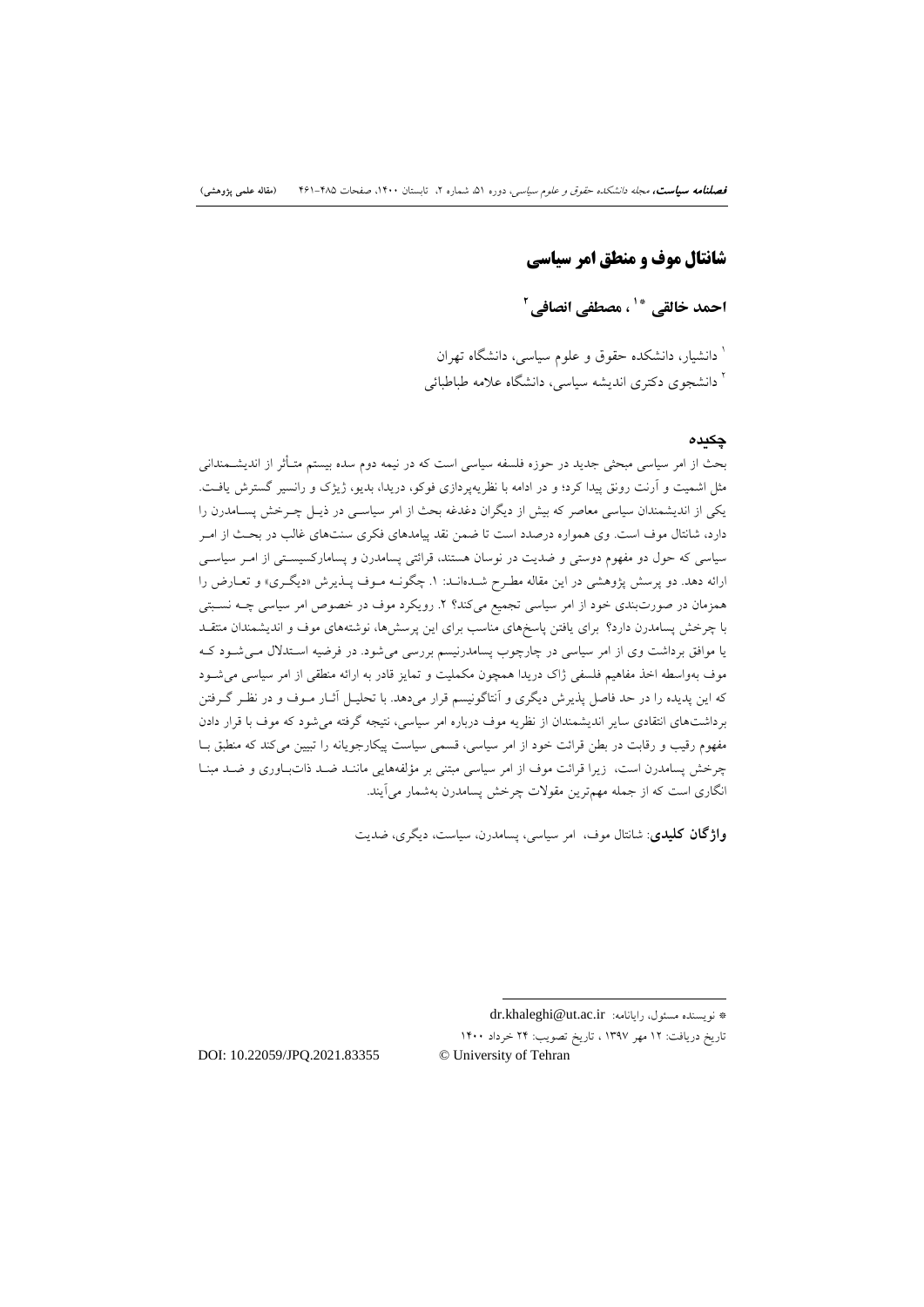#### .1 **مقدمه**

شانتال موف، امر سیاسی را بیش از هر چیزی در نسبت با بُعد هستی شناختی ضدیت <sup>۱</sup> درک میکند، و سیاست را نیز مجموعه اقدامات و نهادهایی در نظر میگیرد که هدفشان ساماندهی به همزیستی آدمیان است. با وجود این، این اقدامات همواره در بستري تخاصمآمیز که توسط امر سیاسی بنیان یافته است، انجام میگیرند. تلقی ضدیتی از امر سیاسی مساله جدیدي نیست، زیرا در سنت غالب اندیشه سیاسی مدرن که هابز طلایهدار اصلی آن بود، بهطور اساسی سیاست با پدیدههایی مانند جنگ داخلی و «نبرد همه علیه همه»<sup>۲</sup> عجین شده بود، اما راهحل غلبه بر این بحران همواره در تأسیس قدرتی اقتدارگرا پنداشته شد که ضمن حل و هضم تکثر نیروهاي اجتماعی و سیاسی بتواند اجماع را بر جامعه حاکم سازد، و نظم را به اجتماع بازگرداند. در واقع «لویاتان» هابز نخستین و در عین حال روشنترین تصویر براي مدرنیته سیاسی است؛ قدرتی قهار که در رأس هرم اجتماعی ایستاده است، و همه شهروندان در بدنه سیاسی وي تجمع یافتهاند. در واقع، سیاست مدرن با اتکا به ترس از تکثرگرایی، همواره منادي وحدتی بود که به طرد نیروها و جنبشهاي اجتماعی منجر میشوند. با این حال، موف ضمن شالودهشکنی این منطق مدرنیته سیاسی معتقد است که این راهحل اقتدارگرایانه، نتیجه منطقی محتوم چنین انگاره هستیشناسانهاي نیست، و با ایجاد تمایز میان ضدیت و پیکارجویی، راه براي تجسم شکلی از دموکراسی که نافی نفی رادیکال نباشد، هموار میشود.

 در واقع برداشت موف از امر سیاسی در مقابل قرائت مدرنیته سیاسی است، زیرا اصل اساسی براي موف تکثر نیروهاي اجتماعی و سیاسی است، و نه نیل به اجماع. در واقع، میتوان قرائت موف از امر سیاسی را قرائتی پسامدرن از این مفهوم تلقی کرد. برداشت موف از امر سیاسی بهدلیل تأکید بر ضدیت با عقلباوري، جهانشمولباوري، ذاتگرایی و ضدیت با مبناانگاري، برداشتی پسامدرن بهشمار میآید. در واقع، موف مارکسیسم را به زمانه پسامدرن کشاند، و با ادبیات غالب پسامدرن مورد بازصورتبندي قرار داد، و با بهکارگیري و وام گرفتن مفاهیم پسامدرنیستی همچون دال تهی آ، بازیهای زبانی، قدرت شبکهای و سیال، ارتباطی بودن هویت، هویتسازي، عدم تعیین و تأیید بیثباتی جامعه، تکثرگرایی در سیاست، دغدغه رادیکالیزه کردن دموکراسی و... در اصل، نظریه موف داخل در گفتمان سیاسی پسامدرن قلمداد میشود. تأکید موف و لاکلائو بر تکثرگرایی رادیکال در عرصه سیاست و تأکید بر کثرت نیروهاي سیاسی و اقتضایی بودن هژمون یافتن هر کدام آنها، بیانگر نسبت و ربط آنها با گفتمان سیاسی پسامدرن است.

- 1. Antagonism
- 2. The war of all against all

<sup>3.</sup> Empty Signifier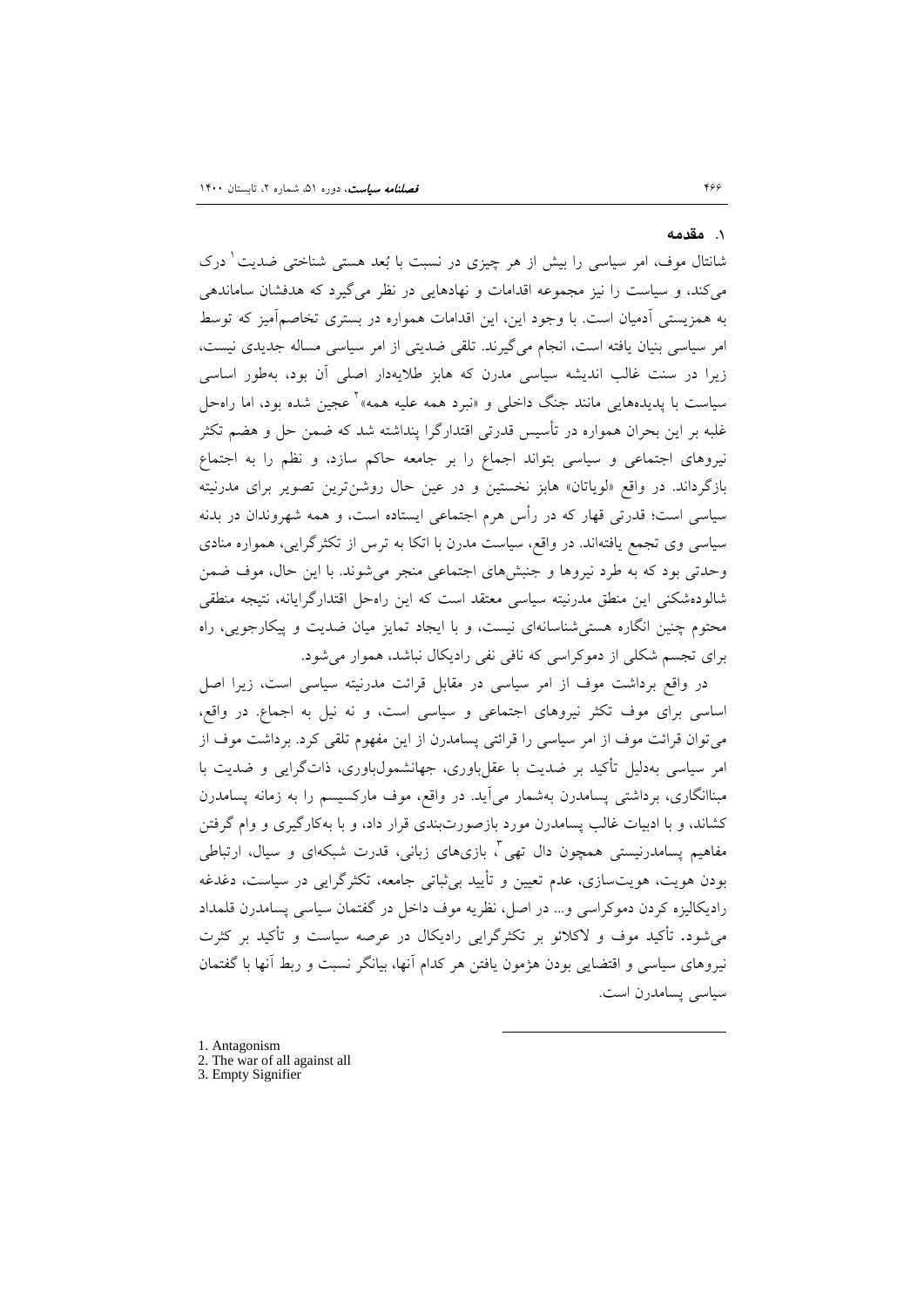به باور موف میراث مدرنیته سیاسی بهواسطه عقلباوري و تمسک بـه ایـده اجمـاع کـه از سنت روشنگري بهجاي مانده، موجبات ایجاد بحران در اندیشه سیاسی را فـراهم کـرده اسـت. این بحران ناشی از طرد تکثرگرایی رادیکال به بهانه حفظ انسجام در جوامـع اسـت. ازایـ نرو، موف درصدد است تا با اقتباس از ادبیات پسامارکسیستی و پسامدرنیستی و پساساختاگرایی بـه بحرانهاي موجود در اندیشه سیاسی مدرن بپردازد. نخستین و اصلیتـرین بحـران موجـود در مدرنیته سیاسی، نفی سیاست تعارضی یا سیاست معطوف به منازعه است. مـوف بـر ایـن نظـر تأکید دارد که تعارضی دیدن گستره سیاست تنها محدود به هستیشناسی بدبینانه سنت هابزي- اشمیتی نیست، بلکه امکان فراهم آمدن قسمی سیاست تعارضی که در حین پذیرش (دیگـري ) بهعنوان اصل اساسی دموکراسی، انشقاق نخستین اجتماع را نیز پذیرا باشد، وجـود دارد. از ایـن روزنه، دو پرسش پژوهشی در این مقاله مطرح شدهاند: .1 چگونه مـوف پـذیرش «دیگـري » و تعارض را همزمان در صورتبندي خود از امر سیاسی تجمیع مـی کنـد؟ .2 رویکـرد مـوف در خصوص امر سیاسی چه نسبتی با چرخش پسامدرن دارد؟ براي پاسـخ گـویی مناسـب بـه ایـن پرسشها، نوشتههاي موف و اندیشمندان منتقد یا موافق برداشت وي از امر سیاسـی بـر مبنـاي پسامدرنیسم بررسی خواهد شد. در فرضیه استدلال میشود که مـوف بـه واسـطه اخـذ مفـاهیم فلسفی ژاك دریدا همچون مکملیت و تمایز قادر به ارائه منطقی از امر سیاسی میشود که ایـن پدیده را در حد فاصل پذیرش دیگري و آنتاگونیسم قرار میدهد. نتیجـه گرفتـه مـ یشـود کـه موف با قرار دادن مفهوم رقیب و رقابت در بطن قرائت خود از امـر سیاسـی، قسـمی سیاسـت پیکارجویانه را تبیین میکند که منطبق با چرخش پسـامدرن اسـت ، زیـرا قرائـت مـوف از امـر سیاسی مبتنی بر مؤلفههایی مانند ضد ذاتباوري و ضد مبناانگاري است که از جمله مهمتـرین مقولات چرخش پسامدرن بهشمار میآیند.

## **.2 پیشینه پژوهش**

اگر لویاتان و کتاب در باب شهروند هابز را نقطه آغاز مدرنیته سیاسی بهعنوان قلمرو نظاممند و واجد روش تلقی کنیم، سیاست در این دوره بیش از هر چیز دیگري تحت سیطره علم بوده است. اندیشمندان سیاسی همواره درصدد علمی کردن و اعمال روشهاي علوم نوین مانند هندسه و فیزیک بر سیاست بودهاند؛ و این فرایند بود که بهتدریج به تکوین علوم سیاسی در اواخر سده نوزدهم و اوایل سده بیستم منجر شد. از نیمه دوم سده بیستم بهواسطه تحولات اجتماعی و سیاسی مفهومبنديهاي پیشین از سیاست پاسخگوي نیازهاي اندیشمندان نبود، بنابراین گروهی از متفکران قارهاي قلمرو نوین را در اندیشه سیاسی فراهم کردند که به امر سیاسی شهرت یافت. متفکران سیاسی کلاسیک و مدرن همواره سوداي مطالعه بهترین شکل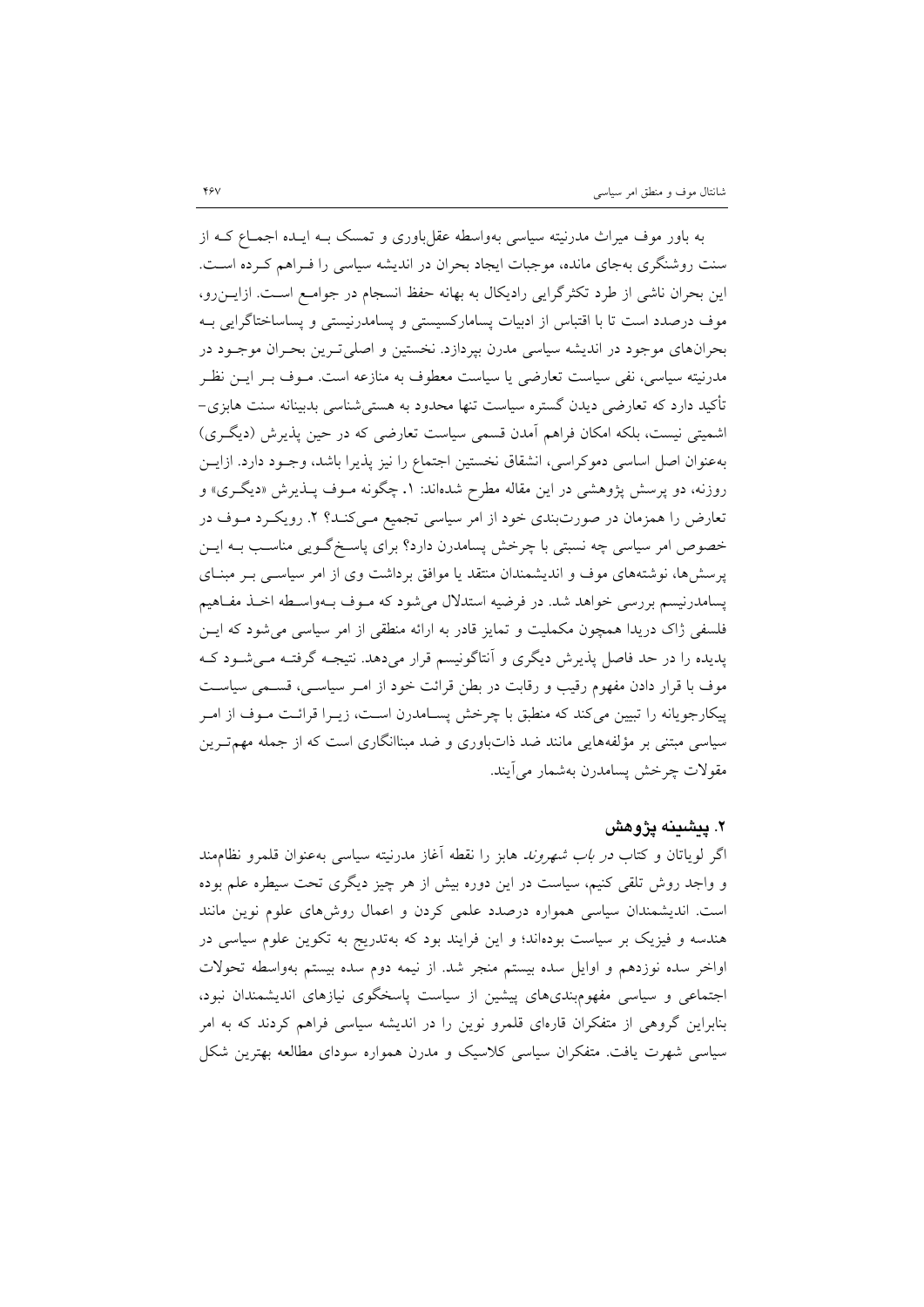حکومت یا مطالعه و مقایسه نهادهاي سیاسی نظامهاي مختلف را در سر داشتند، اما این نسل جدید اندیشمندان سیاسی با پیش کشیدن مفهوم امر سیاسی، در پی ردپاي قدرت و سیاست در تمام شئون زندگی انسان بودند. شاید یکی از پروردهترین بینشها در خصوص این برداشت از امر سیاسی متعلق به فمینیستهاي رادیکال دهه 1960 باشد که معتقد بودند «امر شخصی، همانا امر سیاسی است» (هیوود، :1387 417). میشل فوکو نیز در پروژه تبارشناسی قدرت همواره در تلاش بود تا نشان دهد که حتی شخصیترین شئون زندگی انسان مثل جنسیت متأثر از سیاست و قدرت بوده است. به باور فوکو امر سیاسی بر بنیان قدرت استوار شده و قدرت همان پدیدهاي سیال، جاري و فراگیر است که در همه ساحات حیات آدمی یافتنی است. برداشت فوکو از قدرت، برداشتی دوگانه و متناقضنماست. فوکو از یک سو با عیان کردن ابعاد مختلف قدرت کلان در تلاش است روشها و انضباطهایی را که بهواسطه آنها انسان فرمانبردار میشود، عیان کند. از سوي دیگر، با رونمایی از خردهقدرتهاي متراکم در پهنه اجتماعی درصدد بود تا تأکید کند که هر جا قدرت است، مقاومت نیز وجود دارد (فوکو، :1390 28). ازاینرو، براي فوکو نیز امر سیاسی بستري براي ضدیت و پیکارجویی بود.

 هابرماس نیز از جمله اندیشمندانی بود که دغدغه بحث از امر سیاسی را داشت، اما امر سیاسی براي وي در ذیل امر اخلاقی و امر بیناذهنی تعریف میشود. از این منظر سیاست عرصه ارتباطات، گفتوگو و همزبانی انسانهاي مستقر در اجتماع و حوزه عمومی است (18 1989: ,Habermas(. ژاك رانسیر بهعنوان یکی از اندیشمندانی که همواره در آثار خود دغدغه شناخت امر سیاسی را داشته است، براي روشنتر شدن این مفهوم سه گرایش ضدسیاسی را برمیشمارد: ٰ نخست؛ کهنسیاست که به کوشش های هواداران زندگی اجتماعی

[<sup>.1</sup>](#page-17-0) تعریف نوواژههاي neologism مطرحشده در گفتمانهاي سیاسی اندیشمندان پسامدرن و منتقدان آنها مهم است، بهویژه به این دلیل که براي این نوواژهها از پیشوندهایی استفاده شده است، که باید بهدقت در فارسی معادلیابی شوند. از آنجا که در زبان انگلیسی براي این واژهسازي علمی از زبان یونانی باستان و لاتین استفاده شده است، برخی زبانشناسان ایرانی پیشـنهاد کردهاند که از زبانها و گویشهاي ایرانی یا پارسی کهن و اوستایی براي معادلیابی نوواژههاي علمی اسـتفاده شـود. بـه طـور مثال، با استفاده از اوپر (par) در فارسی کهن برای Hyper-politics از کلمۀ «اوپَرسیاست» استفاده شود. سه نوواژهٔ ژاک رانســیر Rancière، کهــنسیاســت (Archipolitics(، پیراسیاســت یــا شــبهسیاســت (Parapolitics(، و فراسیاســت (Metapolitics)، در کتاب وي به نام *اختلاف نظر: سیاست و فلسفه* معرفی شـدند تـا آنچـه او «سیاسـت فیلسـوفان» the Politics of the Philosophers از افلاطون تا هابز و از مارکس تا بوردیو نامیده اسـت، شـرح داده شـود. مسـئله اصـلي رابطه بین سیاست و فلسفه است که بهگونهای رابطهای بین امـر واقعـی و اندیشـه امـر واقعـی اسـت :Bosteels, 2010a (208). نوواژههاي دیگري که در نوشتههاي نوآورانـه اندیشـمندانی ماننـد رانسـیر، مـوف و لاکلائـو مشـاهده مـ یشـود، بـا متداول ترین معادل فارسـی آنهـا عبـارت انـد از: پَساسیاسـت (Post-politics)، مـاورای سیاسـت (آلتـرا پولیتیـک -Ultra politics)، زیرسیاسـت (اینفـرا پولیتیـک Infrapolitics)، (امـر سیاســی، the Political)، (ناسیاســی Impolitical)، (اوپرسیاست politics-Hyper(،) ابرسیاست politics-Super(،) سیاسـت زدایـی Depoliticization(،) بازگشـت امـر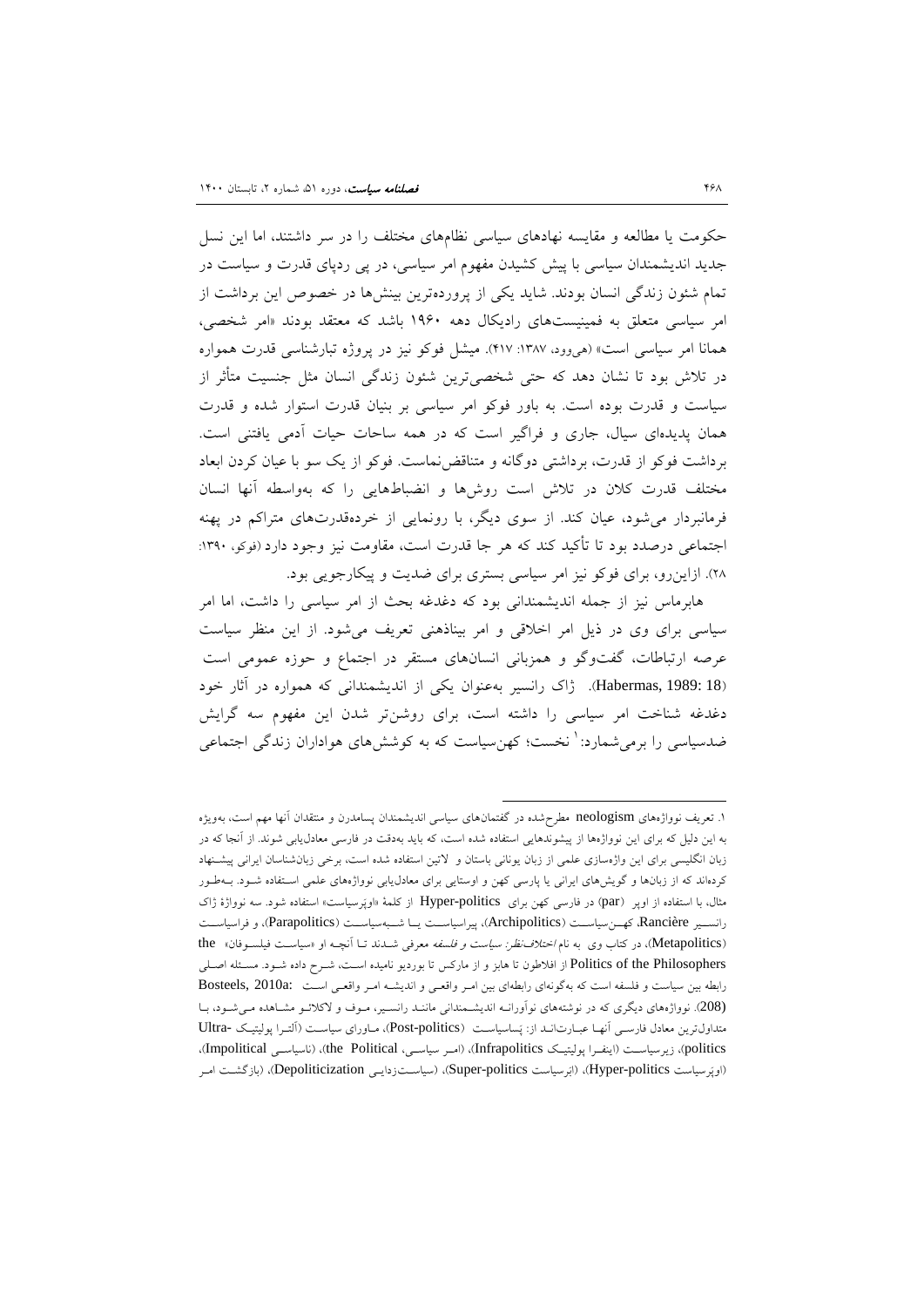در راه تعریف نوعی فضاي اجتماعی همگن با ساختار انداموار، نوعی فضاي بسته سنتی که هیچ قسم خلأ یا فضاي تهی بهجا نمیگذارد که در آن رخداد سیاسی سرنوشتساز امکان وقوع یابد، اشاره دارد. دوم؛ پیراسیاست که در واقع نوعی کوشش براي سیاستزدایی از سیاست است، یعنی حذف ابعاد سیاسی آن با هدف تبدیل آن به منطق پولیس ْ. در این نوع از سیاست واقعیت کشمکش سیاسی پذیرفته میشود، اما دوباره در قالب صورتبنديهاي جدید مثل فضاي رقابتی حزبها/کارگزاران که بهعنوان کارگزاران مردم شناخته میشوند، منعکس میشوند. اخلاق هابرماس و جان راولز شاید واپسین رسوبات فلسفی این گرایش باشد: کوشش براي حذف مخاصمات از صحنه سیاست به کمک تنظیم و تنسیق قواعد و هنجارهاي لازمالاتباعی واضح و بیابهام که جایی براي فوران روال دادخواهی و سرریزي آن در سیاست راستین باقی نمیگذارد. سومین مورد ضدسیاسی همانا فراسیاست مارکسیستی (سوسیالیستی آرمانشهري) است. این نوع از سیاست به پذیرش کامل کشمکش سیاسی اما بسان نوعی تئاتر سایهبازي که در آن فرایندهایی اجرا میشوند که در حقیقت روي صحنه دیگري (روي صحنه زیرساختهاي اقتصادي) بهوقوع میپیوندند، اشاره دارد. پس هدف غایی سیاست همانا از میان برداشتن خویش است، یعنی استحاله روال «اداره مردم» به روال «اداره اشیا» در نظام عقلانی و سراپا شفاف متکی بر ارادههاي جمعی.

اسلاوي [ژ](#page-18-0)یژك مورد چهارمی را نیز به این گرایشهاي ضدسیاسی اضافه میکند؛ ابرسیاست که زیرکانهترین و ریشهايترین شکل انکار سیاست راستین، یعنی کوششی در راه حذف کامل ابعاد سیاسی و کشمکش از راه به افراط کشیدن آن با توسل به شیوههاي نظامی مستقیم و نظامی کردن عرصه سیاست: امر سیاسی که بدینسان «طرد شده» و «قدغن شده» در ساحت امر واقعی بازمیگردد. آن هم در جامعه تلاشی براي برونرفت از بنبست کشمکش سیاسی، و گشودن قفل اختلافنظر است، یعنی با بازصورتبندي آن در قالب جنگ بین «ما» و «آنها» که همان دشمن بهشمار میآیند، جنگی که در آن هیچ قسم زمینه مشترکی براي کشمکش نمادین در کار نیست (ژیژک، ۱۳۸۴: ۴۵۸-۴۵۷). در واقع، موف نیز در امتداد این سنت فکري که امر سیاسی را با سیاست و علم سیاست خلط نمیکند، قرائتی از امر سیاسی ارائه میدهد که ضمن نقد سایر برداشتها در تلاش است تا قرائتی انضمامی و واقعگرایانه تدوین کند.

<sup>(</sup>Mouffe, 2005; Mouffe, 2016; (End of Politics سیاسـت پایـان (،)Return of the Political سیاسـی Rancière 1999; Žižek, 2005; Bosteels, 2010b; Aytac, 2020; Azmanova, 2018; Thornhill, 2009). 1. the Polis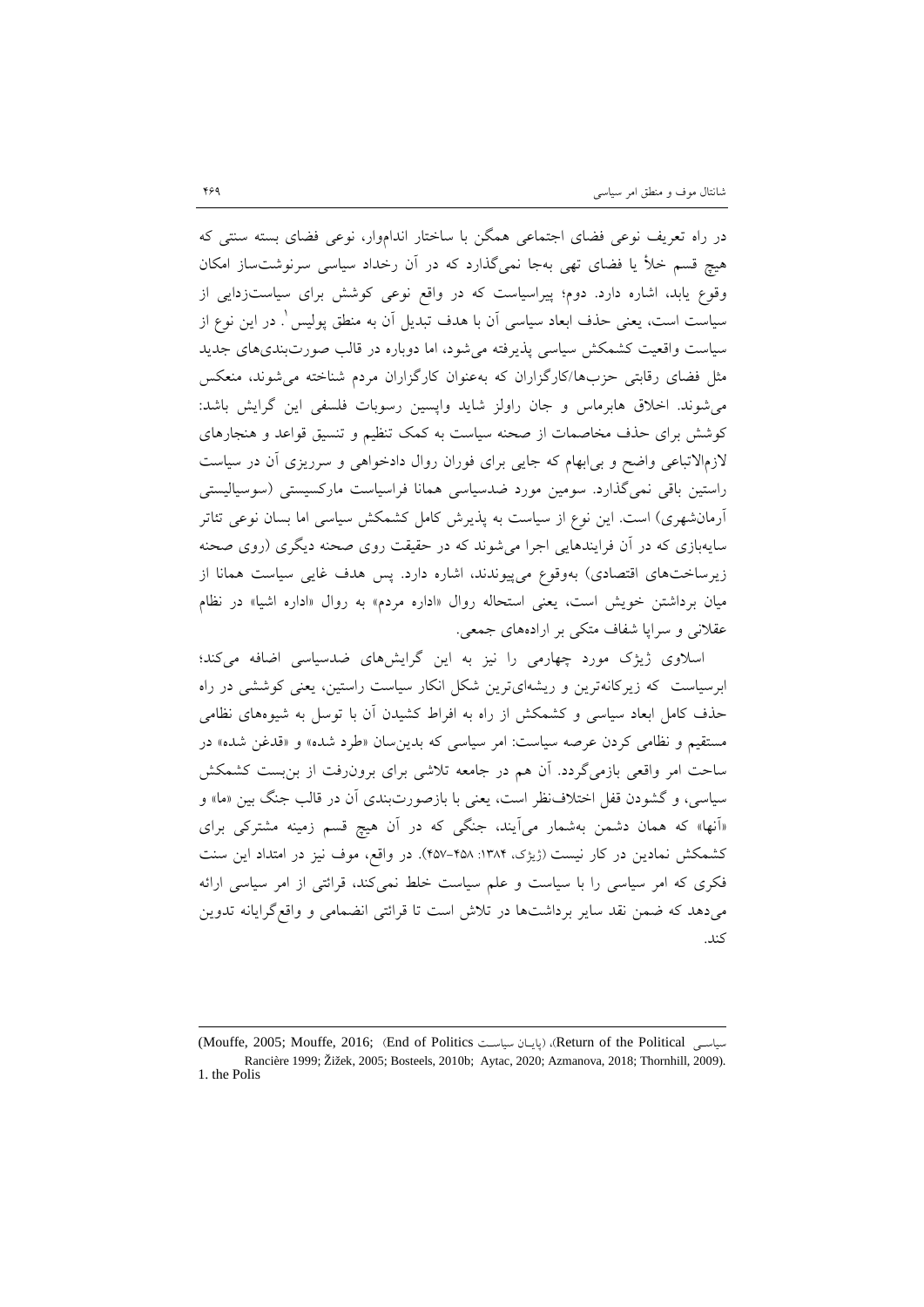#### **.3 چارچوب مفهومی**

در حوزه تعاریف امر سیاسی جهتگیريها را میتوان در دو قالب اصلی دستهبندي کرد. در یک سو، اندیشمندانی قرار دارند که امر سیاسی را قلمرو معطوف به «دیگري» و «دوستی» میدانند. هانا آرنت، اصلیترین متفکر در این سنت فکري قلمداد میشود که امر سیاسی را در امتداد خوانش اخلاقی خود، امري مرتبط با اجماع تعریف میکند. از نظر آرنت سیاست با همزیستی و همگروهی مسالمتآمیز انسانهايِ متفاوت سروکار دارد. انسانها در عرصه سیاست خود را طبق مشترکات ذاتی و بنیادینی سازماندهی میکنند که در آشوب مطلق تفاوتها یافت میشوند، یا از دل آن آشوب منتزع میشوند (آرنت، :1394 377-378). آرنت بهواسطه همدلی با سیستم دولتشهرهاي باستانی امر سیاسی را پدیدهاي مربوط به حوزه عمومی و فضایی بیناذهنی میدانست که امکان تحقق آن در دنیاي مدرن در حال از میان رفتن است. براي آرنت، امر سیاسی همان کنش خودانگیخته انسانهاي متکثر و برابر است که از تلاش براي معاش و رفاه رها میشوند و یکدیگر را بهعنوان موجوداتی برابر در نظر میگیرند؛ و این رویکرد به نوع بشر بستر گفتوگو و کنش جمعی را فراهم میکند ( 1998: ,Arendt 176). نقطه کانونی در چشمانداز آرنت گشودگی به روي «دیگري» و همپذیري است. ازاینرو، مفهوم دوستی در اندیشه سیاسی آرنت نقشی مهم دارد، حتی وي دوستی را همان عنصري میداند که مقوم حوزه عمومی و عرصه سیاست است.

در مقابل ایستار آرنت به امر سیاسی که این پدیده را عرصه تعامل، مفاهمه و گفتوگو میدانست، ایستار کارل اشمیت قرار دارد که همانا هویت و آگاهی انسان را به تمایز ارجاع میدهد و نه دوستی و دیگريپذیري. اشمیت، اندیشمند کاتولیک، حقوقدان و نظریهپرداز سیاسی آلمانی بود که بهدلیل همکاري نزدیک با نازيها به اندیشمندي بدنام بدل شده است. با این حال، صرفنظر از این مباحث اشمیت در بحث از امر سیاسی به نکاتی تاکید دارد که بسیار شایان توجهاند. موف خود معترف به بدنامی اشمیت است، اما در عین حال بر آن است که در تأملات اشمیت نقاط عطف خاصی وجود دارد که در فهم امر سیاسی بسیار راهگشاست. وي مینویسد: «من معتقدم که ما چیزهاي زیادي از اشمیت میتوانیم بیاموزیم...من کاملاً آگاهم که اشمیت با نازيها همکاري میکرده.... با این همه معتقدم که نیروي فکري اندیشمندان را نباید با کیفیات اخلاقی آنها بسنجیم، بلکه باید واجد یک معیار قاطع باشیم و آن اینکه ما به هر صورت نیازمند ایجاد یک گفتگو با آثار آنها هستیم» (5 :Mouffe, 2005).

 بحث اساسی اشمیت این است که طبیعت و ماهیت امر سیاسی در یک چیز است و آن، تقابل و تفکیک دوست/دشمن است. تقابل دوست/دشمن که معیار همیشگی امر سیاسی است؛ بیزمان و بیمکان است. ما هیچگاه شاهد جامعهاي نخواهیم بود که فاقد این تقابل و تفکیک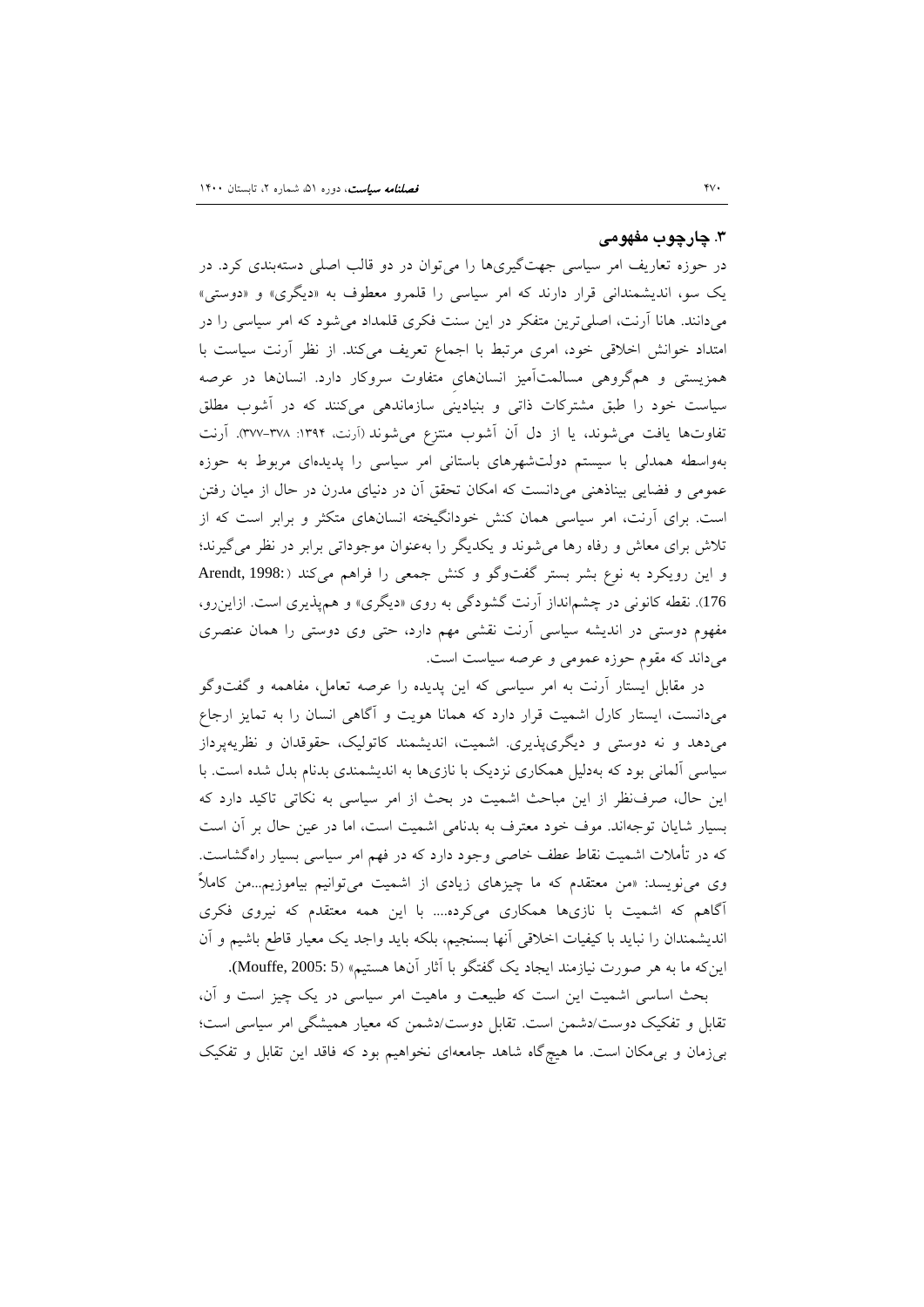باشد. تمایز سیاسی مشخصی که کنشها و انگیزههاي سیاسی را میتوان به آن بازگرداند، تمایز میان دوست و دشمن است. دشمن سیاسی بهطور حتم از نظر اخلاقی شر یا به لحاظ زیباشناختی زشت نیست، و بیشک در هیأت رقیب اقتصادي ظاهر نمیشود؛ و چهبسا دادو ستد تجار با وي سودآور باشد. با این همه، او بیگانه است و براي سرشت دشمن بودن او همین بس که به لحاظ وجودي بهطور قاطع چیزي «غیر» و متفاوت و بیگانه باشد، چندانکه در موارد استثنایی زدوخورد و ستیز با وي ممکن است. سرشت بهطور ذاتی عینی، و خود آیین امر سیاسی بدینواسطه عیان میشود که میتوان با معیارهاي تقابل دوست/دشمن و مستقل از دیگر تقابلها آن را تمییز داد، درك کرد، و از دیگر حوزهها بازشناخت. دشمن تنها به هر رقیب یا هر کسی که در نزاعی شرکت میکند، اطلاق نمیشود. افزونبر این، او حریف یا مخالف شخصی نیست، که آدم از او بیزار است. دشمن تنها زمانی، دستکم بالقوه، وجود دارد که جمعی مبارزهجو با جمعی مشابه مواجه میشود. دشمن هرگز خصوصی نمیشود، دشمن تنها و تنها دشمن عمومی است، زیرا چیزي که نسبتی با چنین جمعی از آدمیان، خاصه با کل یک ملت دارد، بهواسطه چنین نسبتی ناگزیر عمومی میشود ( اشمیت، 1393 24:).

در این میان موف چشماندازي نوین را براي تفسیر امر سیاسی گشود که نه آن را پدیدهاي در حول دوستی معرفی میکند، و نه پدیدهاي در حول آنتاگونیسم و ضدیت مطلق دوست/دشمن. موف امر سیاسی را پدیدهاي در حول رقابت تعریف میکند. شرط وجود رقابت، رقیب ٰ است. رقیب یک (دیگری) جذبناپذیر است، و هرگز این رقابت به حذف آن منجر نمیشود، زیرا بر مبناي ایده مکملیت دریدا که موف تأکید اساسی بر آن دارد، دیگري همواره جزء جداییناپذیر از یک هویت است، و بهطور اساسی بدون دیگري، هویت معنا و وجود خارجی نخواهد داشت. در واقع، رویکرد پیکارجویانه موف نه نئواشمیتی است، نه نئوآرنتی، و نه نئونیچهاي، بلکه موف از خلال نقد این سنتهاي پیکارجویانه، مدلی از سیاست پیکارجو را ارائه میدهد که در قالب شرایط انضمامی دولت-ملتها اعمالشدنی و اجراشدنی است.

# **.4 موف و دغدغه بازگشت امر سیاسی**

## **.4.1 امر سیاسی در زمانه پسامدرن**

با اینکه خود موف در مورد پسامدرنیته نظریهپردازي نکرده است، اما چند دلیل عمده وجود دارد که وي را نماینده نظریهپردازان دموکراسی در شرایط پسامدرن بدانیم. نخستین و مهمترین دلیل این است که از دیدگاه نظریه دموکراسی رادیکال وي، توسعه فرهنگ که توسط

-

1. Adversary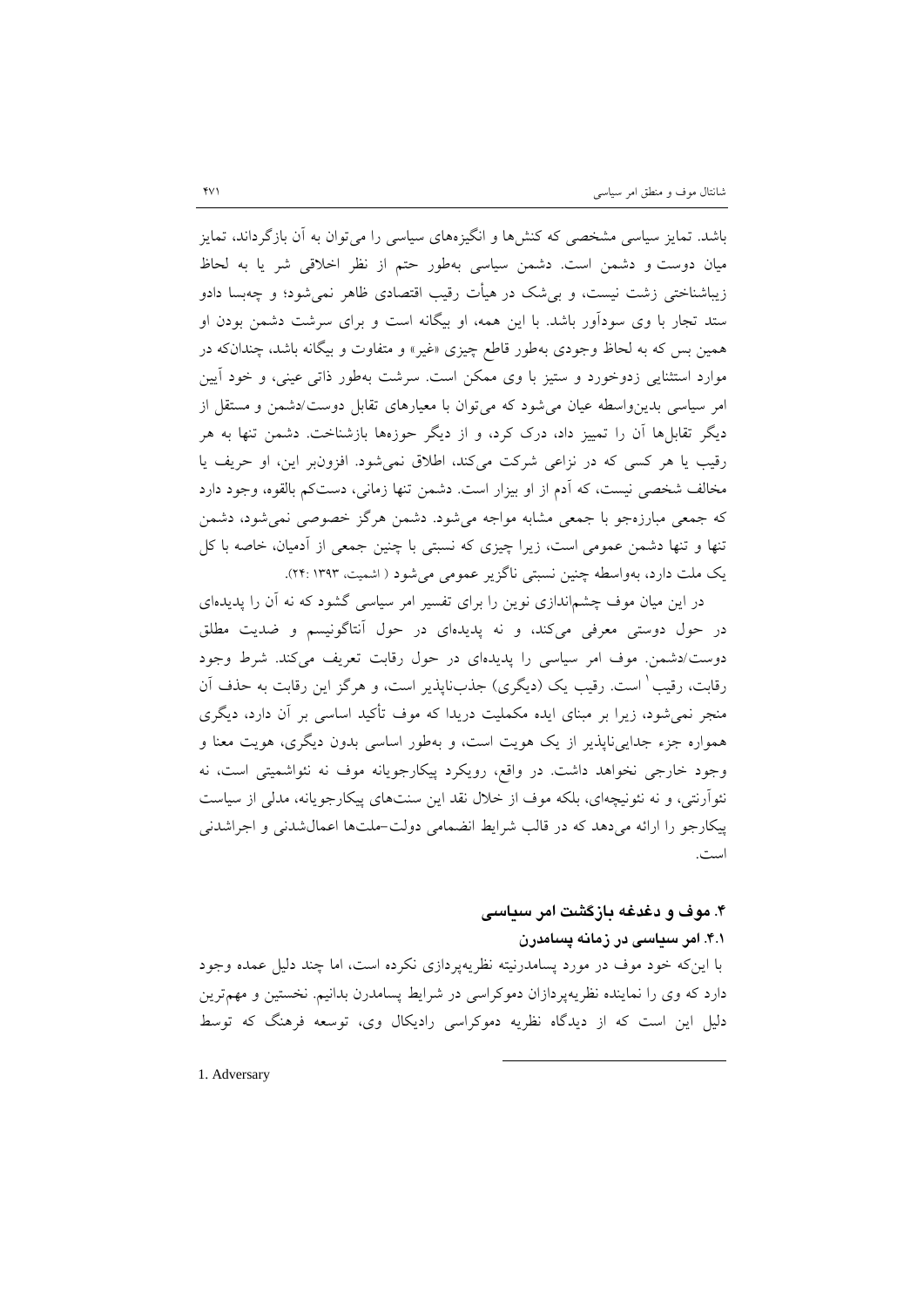جامعهشناسان پسامدرنیته تئوریزه شده است، باید فراهمآورنده امکان دموکراتیک شدن تلقی شود، نه نابودکننده سیاست رادیکال. هرچند لاکلائو و موف با نظریهپردازان پسامدرنیته و نیز در حقیقت با نظریهپردازان جوامع پیچیده مانند اوفه و هابرماس در این مورد توافق دارند که جامعه پارهپاره شده و همبستگی اجتماعی سست شده است، اما این امر نه دلیل خوشحالی و نه دلیل یأس است؛ بلکه آن را باید بهمنزله فرصتی براي ایجاد انجمنهاي سیاسی و مساواتگراتر و متکثرتر در نظر گرفت. دوم اینکه، هرچند تعهد آنها به دموکراسی لیبرال بهعنوان حالتی از دموکراسی رادیکال از بعضی لحاظ تعهدي به مدرنیته است، اما نحوه برداشت آنها از آن بهطور کامل پسامدرن است. لاکلائو و موف مفهوم پسامارکسیست را به پسامدرنیست ترجیح میدهند، زیرا اندیشه آنها برخاسته از ساختزدایی از سنت مارکسیستی است. البته رد کامل عنوان پسامدرن دوام زیادي ندارد، زیرا این ساختزدایی به ضدشالودهانگاري، جوهرستیزي و تعهد به گفتمان منجر میشود، که همگی ویژگی چرخش پسامدرن هستند (نش، ۱۳۸۹: ۲۸۴).

برداشت موف از امر سیاسی بهدلیل تأکید بر ضدیت با ذاتگرایی و ضدیت با مبناانگاري، برداشتی پسامدرن بهشمار میآید. موف خود در اینباره بیان میکند: «در دهههاي اخیر مقولاتی مانند ماهیت انسان، خرد جهانشمول و سوژه عقلانی خودمختار به طرز فزایندهاي به چالش کشیده شدهاند. گروهی از اندیشمندان از منظري متفاوت ایدههاي ماهیت جهانشمول انسان و محور جهانشمول عقلانیت را که برحسب شناساییشدنی بودن ماهیت انسان و نیز امکان نیل به حقیقت نامشروط جهانشمول استوار بودند، مورد نقد قرار میدهند. این نقد از جهانشمولباوري روشنگري و عقلباوري که اغلب به نقد پسامدرن دلالت دارد، از جانب اندیشمندانی مثل هابرماس بهعنوان خطري براي پروژه دموکراتیک مدرن معرفی شده است. این قبیل اندیشمندان خط اتصالی را میان ایدهآلهاي دموکراتیک روشنگري و رویکرد عقل باورانه و جهانشمول آن میبینند» (17 :Mouffe, 2013). موفه معتقد است نقد ذاتباوري بنیان اصلی طراحی سیاست رادیکال دموکراتیک است، و این مهمترین معیار در رویکرد پسامدرن تلقی میشود (17 2000: ,Mouffe(.

 تأکید موف و لاکلائو بر تکثرگرایی رادیکال در عرصه سیاست و تأکید بر کثرت نیروهاي سیاسی و اقتضایی بودن هژمون یافتن هر کدام آنها، بیانگر نسبت و ربط آنها با گفتمان سیاسی پسامدرن است. موف و لاکلائو در «هژمونی و استراتژي سوسیالیستی» مینویسند: «در جوامع ماقبل مدرن پادشاه تجسمبخش دانش، مشروعیت و قدرت بود، اما در عصر مدرنیته با پایان سلطنت مطلقه قطعیت مطلق نیز پایان مییابد. عزل شهریار شرایط را براي ایجاد دموکراسی فراهم آورد، که در آن حقیقت، ارزش و قدرت نیز همواره میتوانند مورد چالش قرار گیرند. به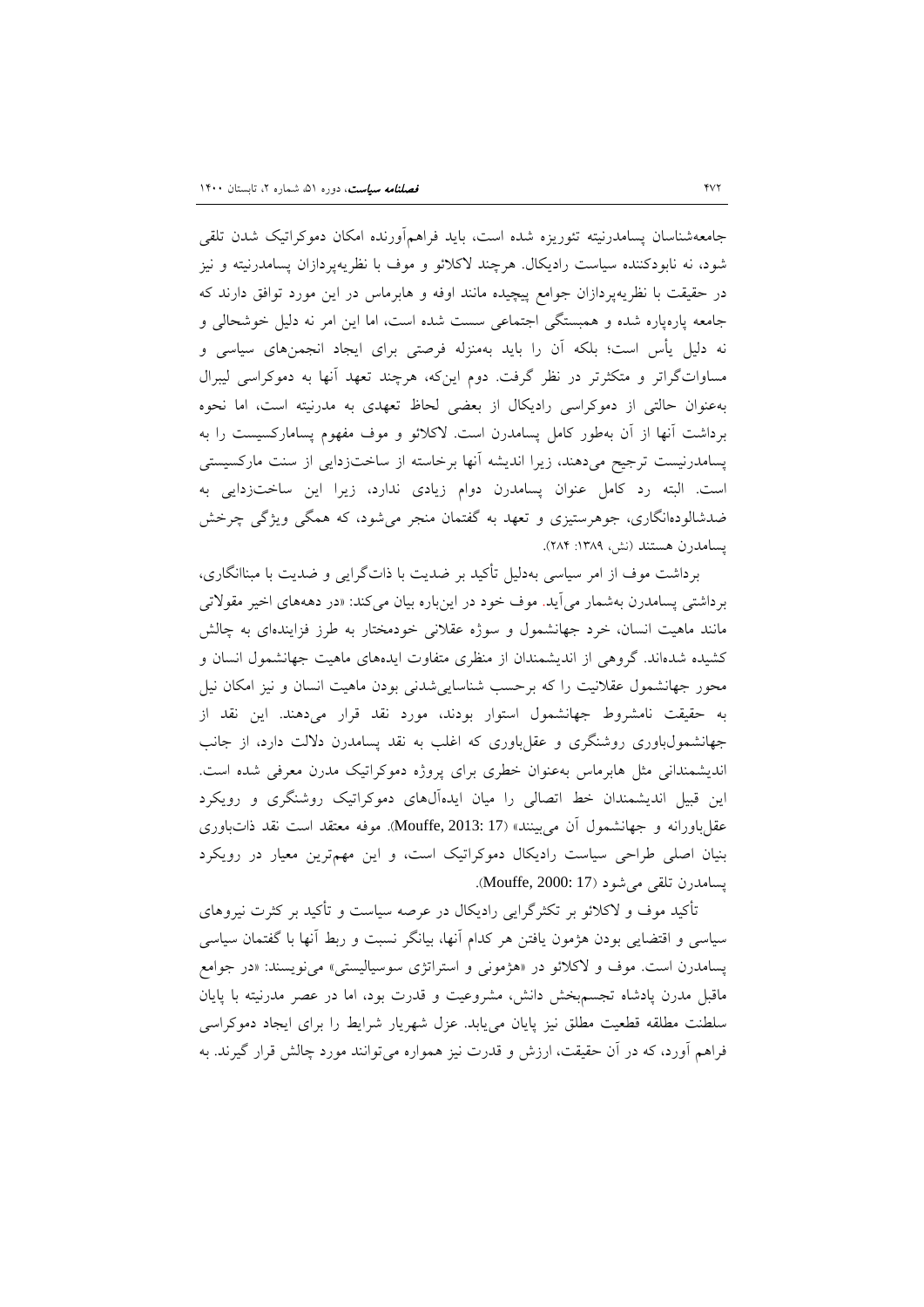هر حال، تلاش براي واداشتن مجدد مرکز به تفسیر اینکه چه چیز براي مردم حقیقت و خوب است، نیز به توتالیتاریسم میانجامد» (186 1985: ,Mouffe & Laclau(.

 از نظر موف، استفاده از ابزارهاي نظري براي تشریح جریانهاي مختلفی که با عنوان پسامدرن در فلسفه معروف شدهاند، و نقد مطلوبشان از عقلباوري و سوژهباوري لازم است. برداشت وي از انقلاب دموکراتیک و عناصر سیاسی مدرنیته بهشدت پسامدرناند، بهنحوي که وي مینویسد: «به چالش کشیدن عقلباوري و اومانیسم، دال بر نفی و رد مدرنیته نیست، بلکه نشانه بحران در پروژه خاصی از مدرنیته -پروژه روشنگري خودبنیاد- است. این به معناي رد پروژه سیاسی مدرنیته نیست، که دستاورد آن تساوي و آزادي براي همگان است. بهمنظور پیگیري و تعمیق این بعد از انقلاب دموکراتیک، باید مطمئن باشیم که پروژه دموکراتیک تفسیر کامل و وسیعی از خاصیت کشمکش دموکراتیک در زمانه ما داشته باشد. در اینجاست که نقد به اصطلاح پسامدرن به بار مینشیند» (13 ,1998:Mouffe(. موف در بازگشت امر سیاسی مینویسد: «سنت لیبرالدموکراتیک بر روي تفاسیر باز و گشوده است، و سیاست رادیکالدموکراتیک تنها یک راهبرد در میان سایر راهبردهاست. هیچ ضمانتی براي کامیابی این راهبرد وجود ندارد، اما این پروژه در راستاي پیگیري و تعمیق پروژه دموکراتیک مدرنیته گام برمیدارد. چنین راهبردي مستلزم انفصال از عامباوري انتزاعی روشنگري، برداشت ذاتگرایانه، کلیت اجتماعی و اسطوره سوژه همگون<sup>٬</sup> است. از این لحاظ، بههیچوجه به توسعه فلسفه پسامدرن بسان یک تهدید نگریسته نمیشود، رادیکال دموکراسی از فلسفه پسامدرن بهعنوان ابزاري ضروري و چارهناپذير در راه نيل به اهدافش استفاده میکند» (21 :Mouffe, 1998).

### **.4.2 وجه برسازنده امر سیاسی**

موف تعریف بدیعی از امر سیاسی ارائه میکند که به وجه برسازنده امر سیاسی توجه دارد. در سنت مارکسیستی، سیاست همواره بهمنزله روساخت و جزئی از روبنا نگریسته میشد که در تحلیل نهایی توسط نیروهاي اقتصادي زیربنا تعیین میشود. از منظر موف، این بینش در واقع موجبات زوال فلسفه سیاسی را فراهم میکند. به باور وي، امر سیاسی بعدي مستقل و برسازنده اجتماع سیاسی است. ایده اصلی اندیشه موف ارائه تعریفی از ماهیت امر سیاسی و سیاست دموکراتیک است که بهطور اساسی در تقابل با تلقی پساسیاست قرار دارد. این تلقی اکنون دامنه وسیعی را در برمیگیرد. وجه اشتراك همه اندیشههاي پساسیاسی از ایده پایان تاریخ گرفته تا نظریههاي فراسوي چپ و راست، رأي هژمونی، جامعه مدنی جهانی، دموکراسی جهانوطن، دموکراسی گفتوگویی و... فرو کاستن و تقلیل امر سیاسی به اقتصاد

-

1. Unitary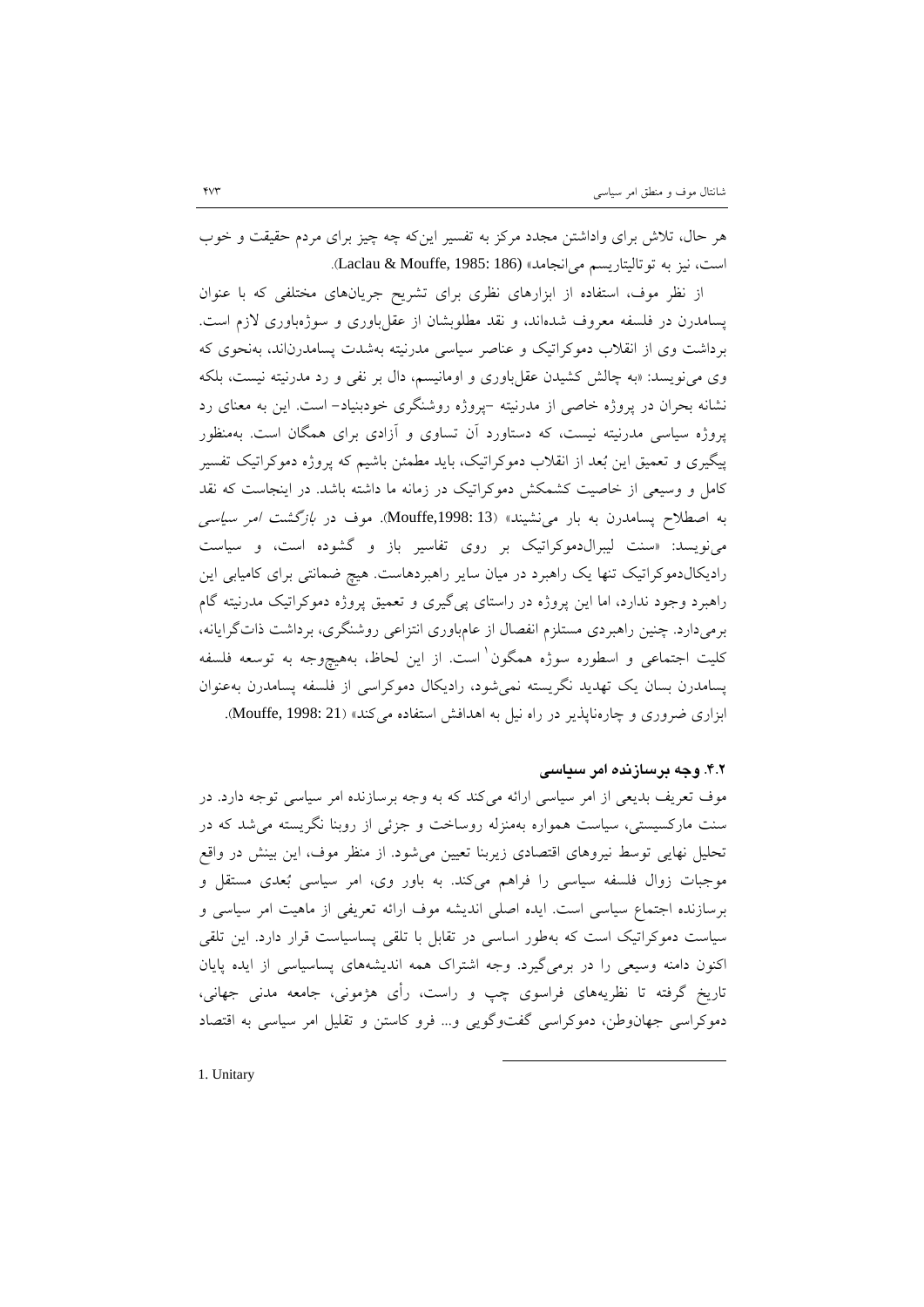جهانی یا فرهنگ است، که حاصل کار آن نیز چیزي جز غیرسیاسی شدن اجتماع، و در نهایت پذیرش وضع موجود نیست. موف در واقع در سایه نظریهپردازانی ایستاده است که مبشر بازگشت به سیاست، تلقی سیاست بهمنزله حوزهاي مستقل و خودآیین و ضرورت وجود جانبداري سیاسیاند. لاکلائو معتقد است که دیدگاه مسلط در زمینه امر سیاسی در سده نوزدهم، که با گرایشهای جامعهشناختی مختلف تا سده بیستم تداوم پیدا میکرد، امر سیاسی را به یک فروسیستم<sup>۱</sup> یا روساخت<sup>۲</sup> تبدیل کرده بود که تابع قوانین ضروری جامعه بهشمار میآمد. این دیدگاه با پوزیتیویسم به پیروزي رسید؛ و نتایج متزاید و رسوبشدهاي بیش از یک سده زوال فلسفه سیاسی را موجب شد. <sup>۳</sup>امروز، برعکس، ما به زدودن امر اجتماعی و از نوفعال کردن آن با بازگرداندن آن به سویه سیاسی تأسیس آن نیاز داریم. این فرایند رسوبزدایی، در عین حال نوعی فرایند تمامیتزدایی از امر اجتماعی است، زیرا با توجه به اینکه دیگر جامعه را تمامیتی قلمداد نمیکنیم که قسمی منطق زیرساختی و درونزاد بدان وحدت بخشیده است، و با توجه به خصلت امکانی و حادثشونده اعمال نهاد سیاسی، هیچ جایگاهی وجود ندارد که از آنجا یک حکم مطلق یا فرمان بتوان صادر کرد (لاکلائو، ۱۳۸۵: ۱۱۴).

از این منظر، امر سیاسی دیگر زیرمجموعه امر اجتماعی نیست، چون با توجه به وضعیت پسامدرنی که در آن زندگی میکنیم، جامعه دیگر بهعنوان یک کلیت، اعتبار خود را از دست داده است، اما همچنان با روابط قدرت، هژمونی و میل به استیلا مواجهیم، روابطی که توسط هویتهاي گروهی و جمعی خاص به پیش میروند. وضعیت سیاسی پسامدرن، وضعیتی متفرق و متراکم است که در آن سیاستها هرچه بیشتر محلی، بومی و خردتر میشوند. در این وضعیت، دیگر از جایگاهی براي حکمرانی که اراده تمامیت جامعه را بازنمایی کند، خبري نیست، بلکه ما با هویتهاي جمعی مواجهیم که در حالت رقابت با یکدیگر بهسر میبرند.

#### 1. Subsystem

#### 2. Superstructure

<span id="page-13-1"></span><span id="page-13-0"></span><sup>.3</sup> این مباحث انتقادها و واکنشهایی را در پی داشته است. تورنهیل در بیان نقد نظریههاي امر سیاسی موف، لاکلائو و لفورت استدلال میکند که آنان بهطور معمول به پیششرطهاي انسانشناختی یا ماهیت ذاتی استناد میکنند، زیرا امر سیاسی را از امـر اجتماعی یا امر جامعهشناختی تفکیک میکنند. وي ادعا میکند که این نظریهپردازان باید با تغییر پارادایم روششناختی راهـی براي بازگرداندن امر اجتماعی و امر جامعهشناسی بهویژه جامعهشناسی تاریخی به تحلیلهاي خود بیابند و مشـاهده کننـد کـه فرایندهای اجتماعی-تاریخی آشکاری در ساختار امر سیاسی در جوامع مدرن وجود دارد. مفهوم امر سیاسی تنهـا بــا تحليــل تعریف جامعه از کارکردهای سیاسی خود معنادار خواهد شد (713-714: Thornhill, 2009). از آنجـا کـه امـر سیاسـی قلمرویی خودمختار در درون جامعه است، همه محتویات اجتماعی را نمیتوان بهطور قاطع یا حتی معناداري سیاسیشده کرد. این فرض که هر گیروداد تعارضآمیزي یک رقابت سیاسی است، و یا اینکه ساختار سیاسی داراي سـاختار نـاگز یر تعارضـ ی است، توهمی، سادهلوحانه و از لحاظ نظری دفاع:شدنی است (728-728: Thornhill, 2009).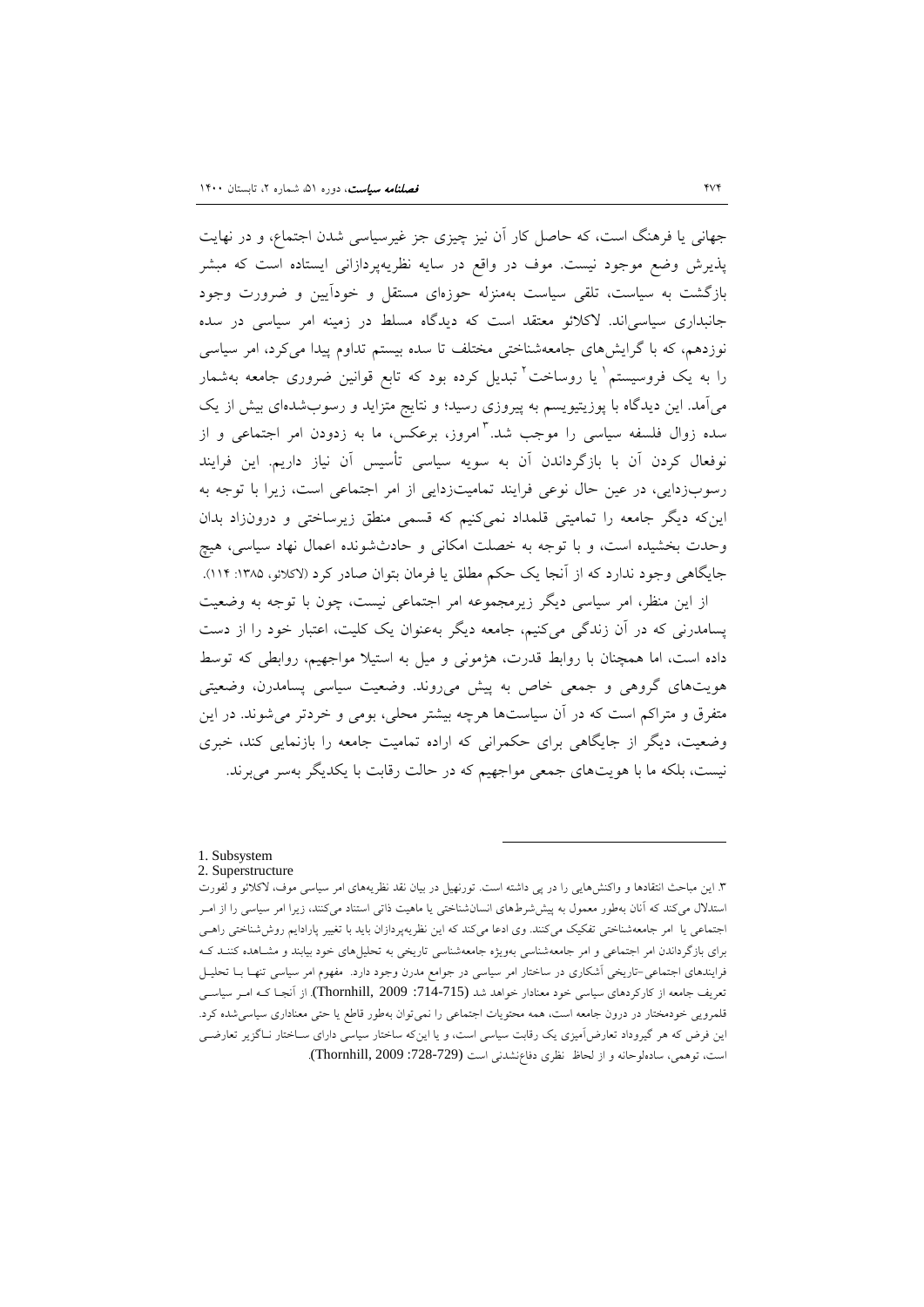## **.5 ضدیت و امر سیاسی**

از چشمانداز موف، امر سیاسی بر مبناي ضدیت قوام یافته است. وي بیان میکند: «برخی نظریهپردازان مثل هانا آرنت امر سیاسی را بهصورت فضاي آزادي و اجماع عمومی در ذهن متصور میکنند؛ و برخی دیگر آن را مانند فضاي قدرت، تنازع و ضدیت میبینند. فهم من از امر سیاسی بهوضوح متعلق به چشمانداز دوم است» (8 2005: ,Mouffe(. موف در نظریه خود بین دو ساحت امر سیاسی و سیاست تمایز قائل میشود، و مینویسد: «منظور من از امر سیاسی، ضدیتی است که بهعنوان برسازنده جوامع انسانی شناخته میشود، اما از نظر من (سیاست)، مجموعه اعمال و نهادهایی است که بهواسطه نظم خلق میشوند. سیاست یعنی سازماندهی همزیستی انسانها در فضایی که بهطور ناسازگار از امر سیاسی برآمده است» (9 :Mouffe, 2005). از نظر وي، جامعه در لحظه شکل گیري یک هویت سیاسی در اثر تحرکات یک قطب هژمونیک بهوجود میآید. سیاست تنها تشکیلات و برنامهریزي براي پیشبرد یک اجتماع است، یا همان چیزي است که ما بهعنوان دولت و تشکیلات اجتماعی میشناسیم. در واقع، به بیان بهتر، سیاست فرع امر سیاسی است. امر سیاسی ماهیت روابط گروهی است، و سیاست صورت و ظاهر تجلی این روابط است. تجربه ضدیتهاي اجتماعی، امري محوري براي نظریه سیاسی موف است، زیرا ضدیت در وهله نخست، رابطهاي خصمانه است که به تولید یک دشمن یا «دیگري» منجر میشود. افزونبر این، امري ضروري براي مرزبنديهاي سیاسی است. دوم آنکه، شکلگیري روابط خصمانه و تثبیت مرزهاي سیاسی امري محوري براي ثباتبخشی به هویت صورتبنديهاي گفتمانی و کارگزاران اجتماعی است. سوم اینکه، تجربه ضدیت نمونهاي از سیالیت و نبود تثبیت نهایی هویت را نشان میدهد. اهمیت مفهوم خصومت یا ضدیت در آن است که هر چیزي در ارتباط غیر، هویت مییابد، زیرا اشیا و موجودات ذات و هویتی ثابت ندارند، و تنها در ارتباط با دیگري و ضدیتی که با آن برقرار می کنند، هویت می یابند (حقیقت، ۱۳۸۷: ۵۴۴).

 امر سیاسی معنایی عام دارد، و به حالتی بازمیگردد که ما به شکل مداوم به شیوهاي اجتماع را ساخته و شیوههاي دیگر را طرد میسازیم. در واقع، مطابق این دیدگاه امر سیاسی سازمان دادن به جامعه به شیوهاي خاص است، بهنحوي که شیوههاي ممکن دیگر را نفی و طرد میسازد. به این ترتیب، گفتمانهاي مختلف ممکن است بر سر سازماندهی جامعه به شیوه خاص خودشان با هم در رقابت باشند. امر سیاسی از این منظر بهعنوان فضایی براي بازي تصور میشود که هیچگاه بازي با حاصل جمع صفر نیست، زیرا قواعد و بازیگران هیچگاه بهطور کامل روشن نیستند. مفصلبنديهاي سیاسی نوع فکر و عمل و شیوههاي شکلگیري جامعه را تعیین میکنند. از دیدگاه موف و لاکلائو، تاریخ فلسفه سیاسی در غرب،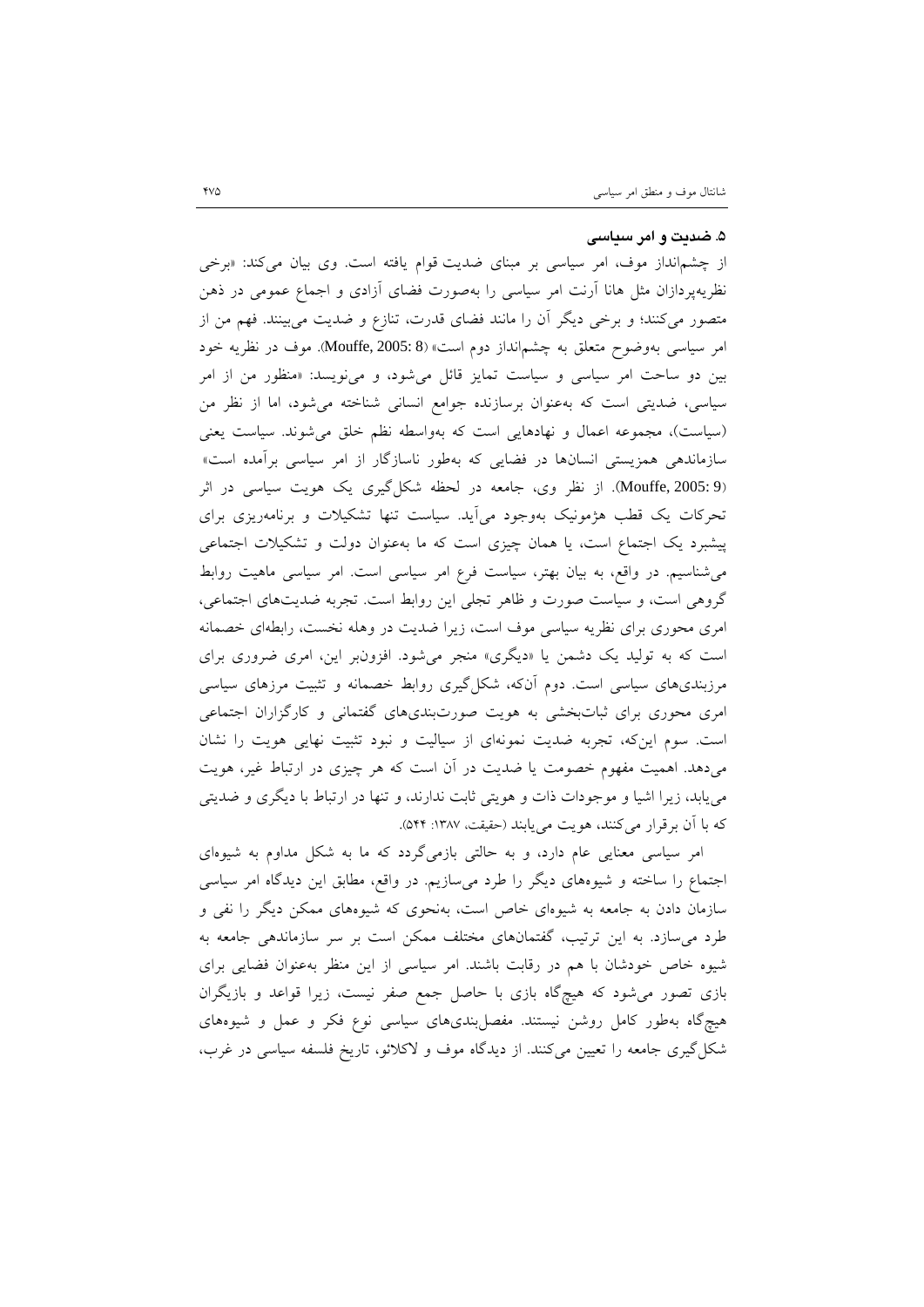از افلاطون تا هابز همواره ماهیت سیاسی عمل اجتماعی را نادیده گرفتهاند. افلاطون درصدد ایجاد جامعه آرمانی و بینزاع بود؛ و هابز با سرکوب تکثر و ایجاد قدرت سرکوبگر میخواست مشکل از جاشدگی و بحران در اجتماع را حل کند، اما این دو راه به نتیجه نمیرسند. جامعه سیاسی، جامعهاي ناکامل است که بهطور همیشگی در حال بازسازي است، و هیچگاه به نقطه کمال و اوج نخواهد رسید (حقیقت، :1387 552).

 به نظر موف، این طرز تفکر که ما قادر به ایجاد وضعیتی هستیم که در آن بتوانیم به اجماع عقلانی جهانشمول بر مدار ارزشهاي لیبرالدموکراتیک دست یابیم، بر مبناي تحلیل ناقص و معیوبی استوار شده است. ازاینرو، اعتقاد وي بر این است که انفکاك بنیادین ما/آنها، با تلقی سادهاي از اجماع حلشدنی نیست. وي ایراد اساسی تفکر لیبرال را در این تلاش بیهوده و در عین حال خطرناك، حل و جذب «آنها» در یک «ما» میداند. امر سیاسی از نظر موف، از تفکیک «ما/آنها» تشکیل شده، این تفکیک از ابعاد برسازنده امر سیاسی است. وجود خصومت همواره از اجزاي اصلی جامعه است که موجبات پیشبینیناپذیري و تصمیمناپذیري در خصوص جامعه را فراهم میآورد (18 2013: ,Mouffe(.

موف امر سیاسی را از منظر هستی شناسی <sup>۱</sup> مورد خوانش قرار میدهد، یعنی امر سیاسی عرصهاي است که همه افراد جامعه در آن درگیرند. وي اشاره میکند «همانطورکه اشمیت میگوید، ضدیت، یک امکان همیشه حاضر بوده و امر سیاسی به وضعیت هستیشناسانه ما وابسته است» (16 Mouffe, 2005: در واقع از این منظر، امر سیاسی حامل ضدیتی است که هیچگاه از عرصه سیاسی و اجتماعی ریشهکنشدنی نیست. موف با این نگاه هستیشناسانه، سیاست را مجموعه نهادهایی مثل حکومت، دولت و بوروکراسی میداند که زندگی روزمره را سامان میبخشند، اما امر سیاسی را ماهیت درونی میداند که در زندگی اجتماعی جریان دارد، آن را استوار نگهمیدارد، و نیز نهادهاي سیاسی را برمیسازد. از این روزنه، تنازع برسازنده امر سیاسی است، و نفی این مؤلفه به تمامیتطلبی منجر خواهد شد. موف رویکرد اندیشمندانی مانند هابرماس و راولز را که سوداي نیل به جهانی عاري از تضاد را در سر میپرورانند، بهعنوان رویکردهاي پسا -سیاسی قلمداد میکند. این تنازع فقط خشونتآمیز نیست، بلکه چیزي است که در سطح نمادین رخ میدهد، یعنی عرصه اندیشه و ایدهها، و این به معناي رد کامل حقوق انسانی طرف مقابل و اراده براي حذف وي از عرصه رقابت نیست.

در بحث امر سیاسی، تأکید خاصی بر مقوله هویتهاي جمعی وجود دارد، و حتی آنها را میتوان بازیگران اصلی عرصه سیاسی دانست. موف در برخی مقولات همچون مقوله هویت جمعی رقابت، از بینشهاي اشمیت سود جسته است. همانطور که پیشتر بیان شد، کارل

-

<span id="page-15-2"></span><span id="page-15-1"></span><span id="page-15-0"></span>1. Ontological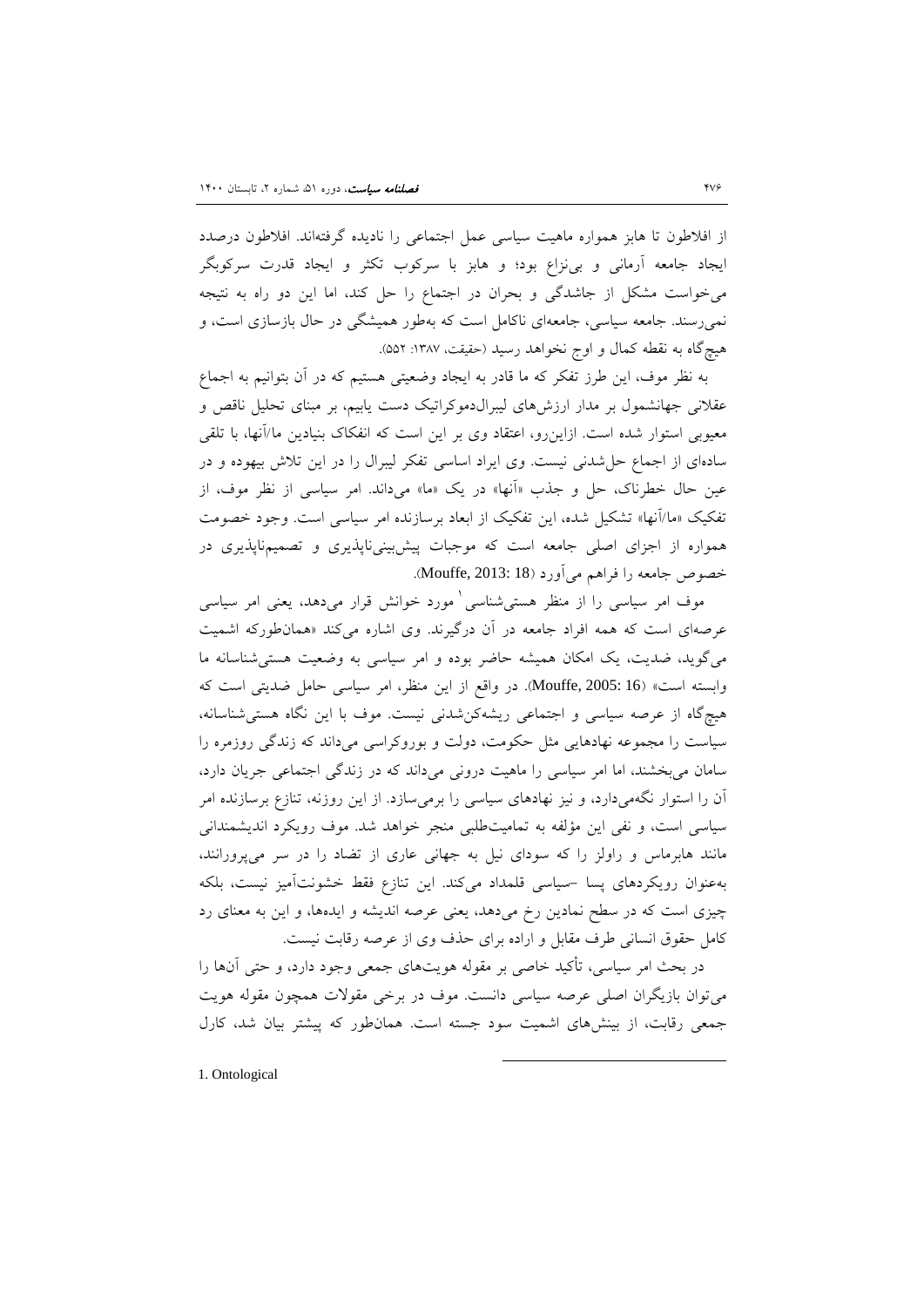اشمیت معتقد است دشمن یا رقیب یک هماورد خصوصی نیست، که فرد از او نفرت داشته باشد. دشمن بهصورت بالقوه تنها زمانی وجود دارد که شماري از افراد آماده مبارزه با جمعی مشابه شوند. دشمن فقط دشمن عمومی است (اشمیت، :1395 26). در واقع، رویکرد اشمیت مؤید وجود هویتهایی است که با عنوان ما/آنها در مقابل هم صف میکشند. وي از این رویکرد سود جست تا به نقد انگارههاي لیبرالیسم بپردازد. به گمان وي، لیبرالیسم خواهان ذوب و حل شدن همه هویتها در یک منطق هویتی است. ازاینرو، نقد وي به لیبرالیسم در حول این مفهوم میچرخد که لیبرالیسم تفاوتهاي جمعی را نادیده میگیرد. موف از این انگاره اشمیت استفاده کرد، و آن را با انگاره دریدایی «تفاوت» غنیتر ساخت. از این منظر، هویتهاي جمعی بر مبناي تفاوت و ارتباط ساخته میشوند؛ به این معنا که این هویتها در عین رقابت با یکدیگر، براي وجود داشتن به وجود و حضور «دیگري» نیازمندند. همه اشکال هویت سیاسی مستلزم تمایز ما/آنهاست؛ بدینمعنا که امکان وقوع ضدیت هرگز محو نمیشود ( ,Mouffe .(2005: 16

 امر سیاسی محدودشدنی بهگونهاي از نهادهاي معین یا تجسمشدنی بهعنوان سازنده یک فضاي ويژه` يا سطحی از جامعه نیست. امر سیاسی باید بهعنوان سازنده بُعدی ضروری برای همه جوامع انسانی درك شود که کل وضعیت هستیشناسانه ما را در برمیگیرد. چنین بینشی در خصوص امر سیاسی بهطور اساسی براي تفکر لیبرال بیگانه و ناشناخته است؛ و این بیگانگی با امر سیاسی موجبات درک نکردن مؤلفه ستیزگی <sup>۱</sup> در اشکال متنوع امروزی آن را فراهم میکند. این مسئله بهخصوص شاهدي بر نداشتن شناخت بسنده از جنبشهاي سیاسی است که با عنوان تودهها ٌمعرفی میشوند. از آنجا که این جنبشها در قالب اصطلاحات [4](#page-24-4) فردباورانه دركشدنی نیستند، آنها را اغلب منتسب به مسائل بیمارگونه و آسیبشناختی میکنند یا تجلی نیروهاي غیرعقلانی شناخته میشوند. به اعتقاد موف بسیاري از اندیشمندان لیبرال بعد ضدیتی سیاست و نقش تأثیرگذار آن را در قوام هویتهاي سیاسی رد میکنند، زیرا بر این نظرند که تحقق اجماع بیخطر است، آنها اجماع را هدف اصلی و بنیادي دموکراسی قلمداد میکنند (329 2005: ,Mouffe(. از نظر موف، این تناقضی آشکار است، زیرا لیبرالدموکراسی مدرن براساس پذیرش و مشروعیتدهی به تنازع و تضاربآرا پدیدار شده است. در واقع، دموکراسی مدرن با رد خصیصه ارگانیک بودن جامعه که به توتالیتاریسم میانجامد، قصد پذیرش (دیگری) را داشت، اما با ورود اصل اجماع<sup>۵</sup> این باور کدر و ناشفاف

- [1](#page-24-5). Specific Sphere
- 2. Hostility
- 3. Masses
- 4. Pathological
- 5. Consensus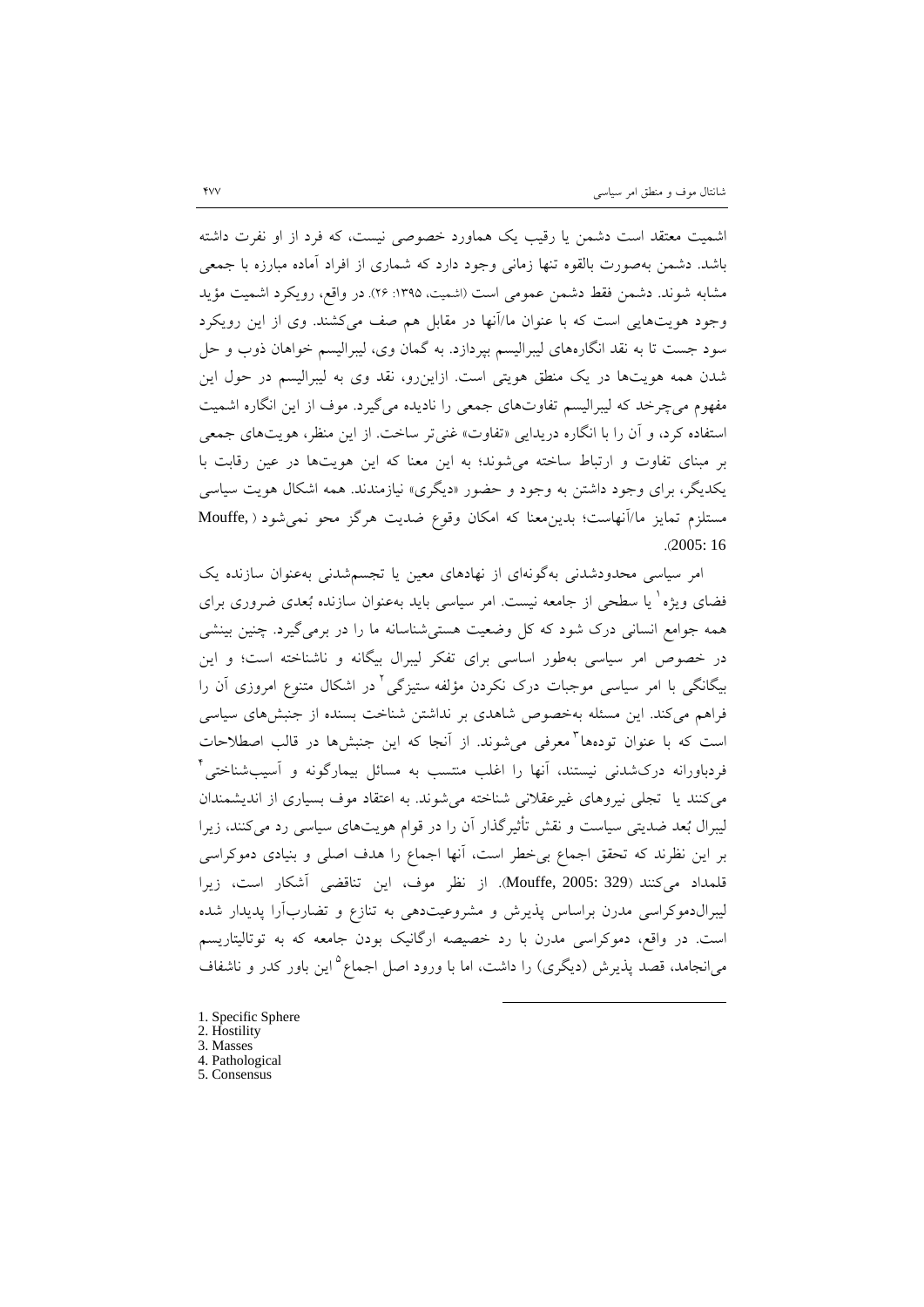[1](#page-24-0) شد. ازاینرو، نظریهپردازان لیبرال قادر به فهم واقعیت تقدم کشاکش در زندگی اجتماعی و ناممکن بودن یافتن راهحل براي معضلات سیاسی نیستند. اجماع به معناي نفی بعد تنازعی سیاست است؛ و این به نفی هویتهاي متکثر سیاسی منجر شده و بدیلهاي ممکن دیگر نفی می شوند (Mouffe, 2005: 31).

به باور موف، سیاست دموکراتیک تا زمانیکه هدفش ایجاد وحدت در بافتاري سرشار از تعارض و اختلاف است، نمیتواند تعارض و اختلاف را برطرف سازد. موف مینویسد: «من باور دارم که امکان تحقق نوعی اجماع عقلانی کلی و جهانشمول، تفکر دموکراتیک را در مسیر غلط و اشتباهی قرار داده است. بهعوض، تلاش براي طراحی نهادهایی که قرار است به یاري رویههاي بهظاهر (بیطرف) تمامی منافع و ارزشهاي متعارض و متخاصم را آشتی دهند، رسالت نظریهپردازان و سیاستمداران دموکراتیک باید تصور ایجاد نوعی حوزه عمومی بیکارجویی<sup>۲</sup> پرتحرک و سرزنده باشد» (3 :Mouffe, [2](#page-24-1)005). از نظر وي، نقد اشمیت از نهادهاي لیبرال، چالش و نقدي است که نباید از آن غافل شد، اشمیت ناخواسته با آشکار کردن نواقص و معایب لیبرالیسم و شناسایی مسائل و معضلاتی که نیازمند پردازشاند، و در نتیجه به فهم مطلوبتري از ماهیت دموکراسی مدرن منجر میشوند، کمک زیادي به فهم ما از امر سیاسی کرد. موف موضع خود را اندیشیدن با مفاهیم اشمیتی، ضد اشمیت میداند. اشمیت با عطف توجه ما به مرکزیت رابطه دوست/دشمن در سیاست، ما را به این بعد از امر سیاسی که مرتبط با وجود مؤلفه تخاصم میان انسانهاست، آگاه میسازد. این بعد از امر سیاسی خودش را در شکلها و بازنمودهاي گوناگون در روابط متنوع اجتماعی آشکار میکند. موف معتقد است که این ایدهاي بااهمیت است، و قصد دارد تا آن را درون چارچوب نقد معاصر از ذاتگرایی <sup>۳</sup> بازصورتبندی کند، و از آن بهمنظور ساخت رویکردی مفیدتر برای دموکراسی تکثرگرا سود جوید.

 موف با بینشی اشمیتی بر آن است که امر سیاسی مرتبط با بعد ضدیتی در جوامع انسانی است، ضدیتی که خود را در تکثري از روابط اجتماعی متجلی میکند. موف در بحث شناسایی هویتهای سیاسی از مفهوم برسازنده بیرونی<sup>۴</sup>استفاده میکند، که اصطلاح مطرحشده هنری  $\langle$  ستاتن و برگرفته از برخی مضامین تفکر ژاک دریدا (مانند مفهوم مکملیت $\,$  ، ردپا $\,$  و تمایز تمایز <sup>۷</sup>) است. هدف از برسازنده بیرونی، روشن کردن این واقعیت است که خلق یک هویت بر

1

<span id="page-17-0"></span>[1](#page-24-0). Strife 2. Agonistic 3. Essentialism 4. Constitutive outside 5. Supplement 6. Trace 7. Difference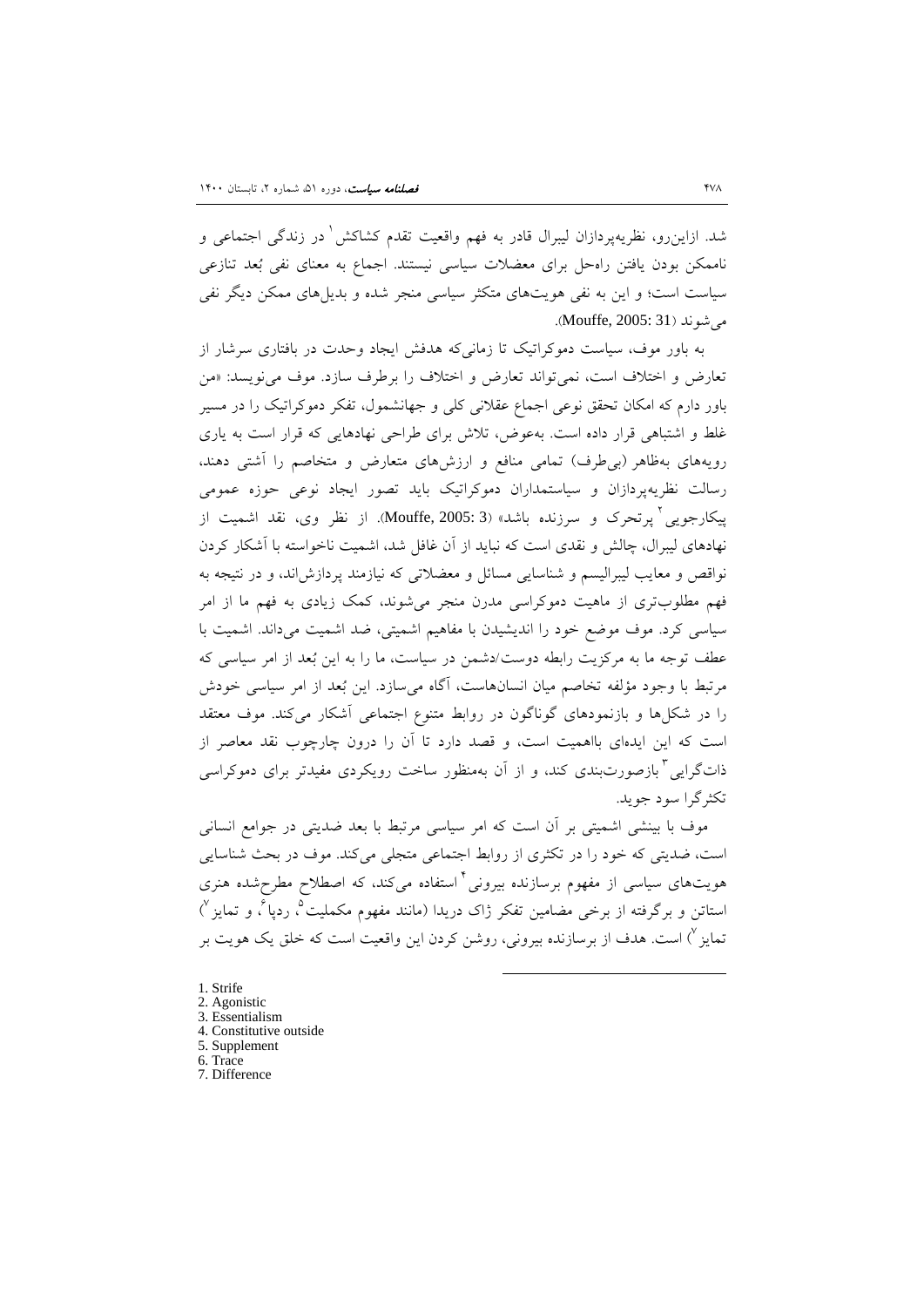بر ایجاد یک تمایز دلالت دارد، تمایزي که اغلب براساس سلسلهمراتب ساخته میشود. براي مثال، میتوان از سلسلهمراتب و ارتباط بین صورت و محتوا، سیاه و سفید، مرد و زن و از این قبیل یاد کرد. از روزنه این مفهوم، این نکته تبیین میشود که هویتها ارتباطی هستند، نیز مؤید تفاوت و تمایزند. بهعبارت دیگر، تصور یک «دیگري» که بهصورت بیرونی قوامبخش معرفی میشود، پیششرط وجودي هر هویتی است. وقتی ما میپذیریم که همه هویتها رابطهاي [1](#page-24-3) هستند، و شرط وجودي هر هویتی، تأیید تمایز آن هویت از «دیگري» بهمثابه برسازنده بیرونی است، قادر به درك چگونگی خیزش ضدیتها و تخاصمات خواهیم شد. در قلمرو هویتسازيها چیزي که مورد پرسش قرار میگیرد، این است که خلق یک «ما» بهواسطه [2](#page-24-4) تحدید از یک «آنها» ممکن است کموبیش وضعیتی را بهوجود آورد که در آن، این رابطه ما/آنها به نوعی رابطه دوست/دشمن تبدیل شود. به بیان دیگر، براساس درك اشمیت از این مفهوم، این رابطه اینگونه سیاسی میشود. این وضعیت در صورتی رخ میدهد که «دیگري» که تا آن زمان تنها بسان یک نوع هستی متفاوت نگریسته میشد، بهعنوان نافی هویتمان و ابزار به چالش کشیده شدن کل هستی ما درك شود. از آن لحظه به بعد، هر نوع رابطه ما/آنها چه از نوع اخلاقی، اقتصادي و ملی یا هر شکل دیگري به گونهاي از ضدیت سیاسی بدل میشود (2 :Mouffe, 1993). وقتی ما به هویتهاي سیاسی كه در واقع همان هویتهاي جمعی هستند میپردازیم، به خلق یک «ما» اشارت داریم که فقط در سرحد یک «آنها» ساخته میشود. ازاینرو، اندیشه لیبرال نسبت به «امر سیاسی» نابیناست و آن را درک نمیکند، زیرا فردگرایی<sup>۳</sup> این سبک اندیشه مانع از فهم صورتبندي هویتهاي جمعی میشود.

 سیاست و بهویژه سیاست دموکراتیک هرگز نمیتواند تعارض و اختلاف را حذف کند، زیرا هدف آن ایجاد وحدت در بافتاري سرشار از تعارض و اختلاف است. آنچه سیاست دموکراتیک را متمایز میکند، فائق آمدن بر تمایز ما/آنها نیست، بلکه شیوه متفاوتی است که این تقابل را پیش میکشد. به این دلیل، فهم ماهیت سیاست دموکراتیک نیازمند کنار آمدن با بعد تعارضآمیز است، که در روابط اجتماعی حضور دارد. این بعد تعارضآمیز بهطور دقیق چیزي است که رهیافت مبنی بر اجماع قادر به درك آن نیست. این وجه تمایز را عقلگرایانی [4](#page-24-0) عقل گرایانی ٔ مانند هابرماس نادیده میگیرند، زیرا تصور آنها اجماع بدون هیچگونه حذف یا طرد را مسلم میانگارد. نظریهپردازان دیگر لیبرال مانند ریچارد رورتی نیز از این مسئله غافل اند، زیرا تمایزگذاری سفت و سخت آنها میان حوزه عمومی و خصوصی، آنها را به این

- [1](#page-24-0). Relational
- 2. Identifications
- 3. Individualism
- <span id="page-18-0"></span>4. Rationalists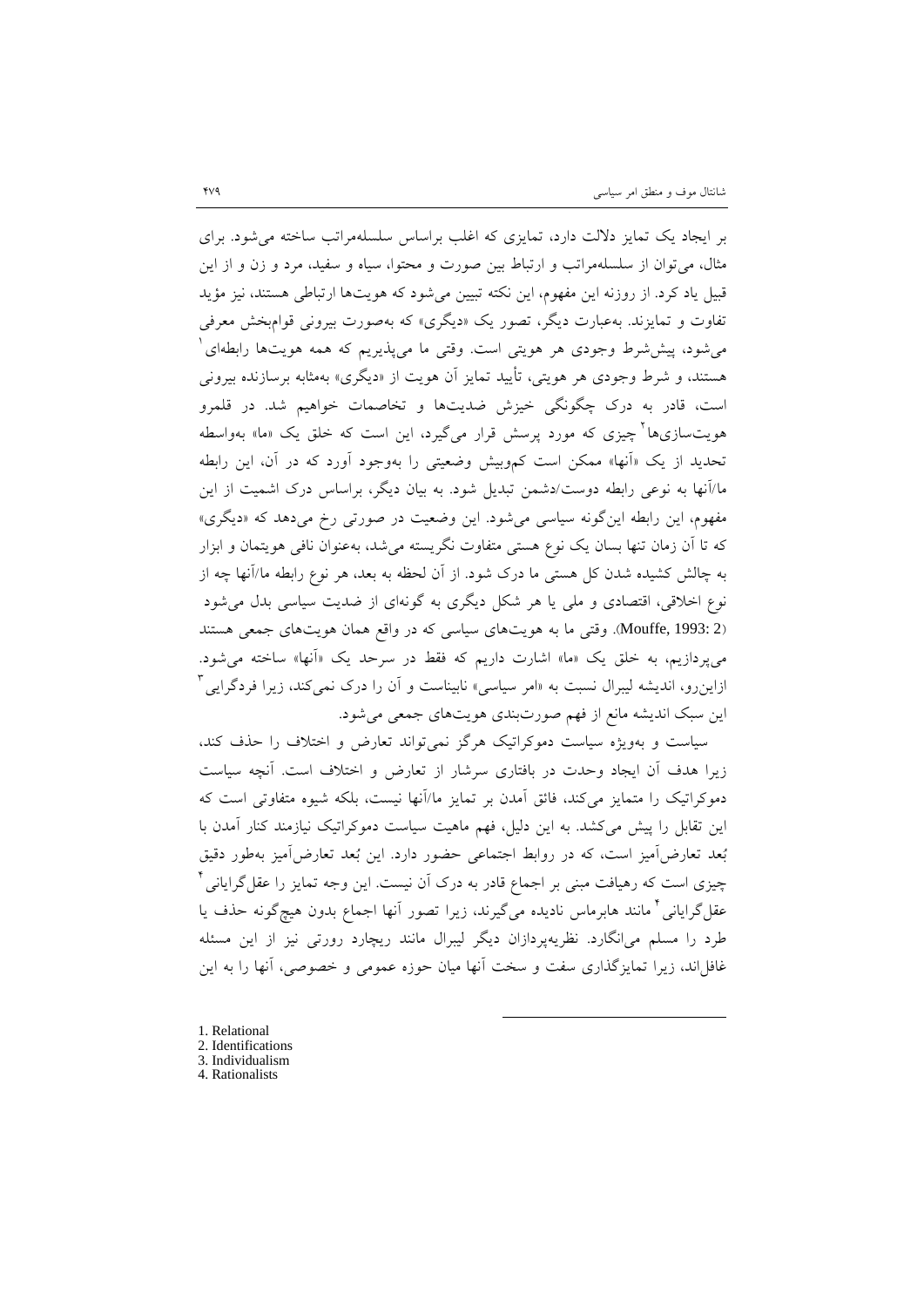تفکر غلط میکشاند که میتوان اختلافها را به حوزه خصوصی منتقل کرد، و به اجماع وفاقآمیز در قلمرو عمومی دست یافت. در هر دو مورد نتیجه یکی است، تصور جامعه دموکراتیکی بهطور کامل انتظامیافته بهمثابه جامعهاي آزاد از هرگونه تعارض و عاري از هرگونه طرد یا حذف، یا بهعبارتی این توهم که میتوان «ما»یی را بهوجود آورد، که متضمن وجود هیچ گونهای از «آنها» نباشد (موف، ۱۳۸۵: ۴۹).

 توهم اجماع و اتفاق آرا و نیز رویکردي که بهعنوان رویکرد ضدسیاسی شناخته مـی شـود، باید مانند تصورات مهلکی براي مردمسالاري (دموکراسی) دانسته شود. نبود مرزهـاي سیاسـی بههیچ عنوان به معناي بلوغ سیاسی نیست، بلکه بیانگر فرار از سیاست است که میتواند بـراي دموکراسی خاطرهانگیز باشد. در صورت نبود تأیید و شناسایی هویتهاي سیاسی دموکراتیـک ، این هویتها جاي خود را به هویتهاي غیرسیاسی دیگري مانند قومی، ملی یا نژادي میدهنـد [1](#page-24-6) که بهطور طبیعی درگیري بین آنها خشنتر خواهد بود. در این وضـعیت غیرسیاسـی، حریـف مانند رقیب ٔ درک نمی شود، بلکه بهمثابه دشمن ٔ ویرانگر و مخرب پنداشته می شود ( .Mouffe 5 :1993). موف ادعا می کند که هدف سیاسـت دموکراتیـک تبـدیل آنتاگونیسـم بـه آگونیسـم است؛ و اینکه آگونیسم یک شیوه تعامل سیاسی است (755 1999: ,Mouffe(.

موف بر این باور است که فهم اخلاقی و عقلباورانه از سیاست سبب شد تا امر سیاسی که [4](#page-24-9) مؤلفه بارز آن ضدیت یا به بیان بهتر رقابت میان نیروهاي متکثر سیاسی است، مغفول بماند. فهم نظریهپردازانی مانند راولز، رونالد دورکین و حتی رورتی از سیاست بهسبب عطف توجه آنها به مسئله اجماع به معناي محو رقابت درك میشود. در واقع، بینش موف شبیه شکل خاصی از تکثرگرایی است که میتوان آن را تکثرگرایی رادیکال<sup>۵</sup>نامید. این شکل از تکثرگرایی رادیکال، از شاخصهاي اصلی گفتمان سیاسی پسامدرن است. تکثرگرایی لیبرال تکثر نیروها و ارزشها را تنها در حوزه فکري لیبرال تصدیق میکند؛ یعنی تنها حضور آن دیگرانی را تأیید میکند که با آنها بر سر ارزشها و هنجارهاي اصلی به توافق و اجماع رسیده باشد؛ و دیگرانی که در این اجماع نقشی نداشتند، از حیطه تکثرگرایی خارج نگهداشته

1. Opponent

2. Enemy

.<br>۳. امر سیاسی قلمرو چیزی نیست که فراتر از اختلافنظر قرار گرفته است، بلکـه بـرعکس، قلمـرو چیــزی اسـت کـه مـورد اختلاف و رقابت است. ماهیت خصمانه ایجاد امر سیاسی- برخورد هویتهاي سیاسی- ویژگی اصلی آن است. تعارض، و نه همکاري، پويايي تشکيل دهنده آن است (Azmanova, 2018: 401).

-

4. Radical Pluralism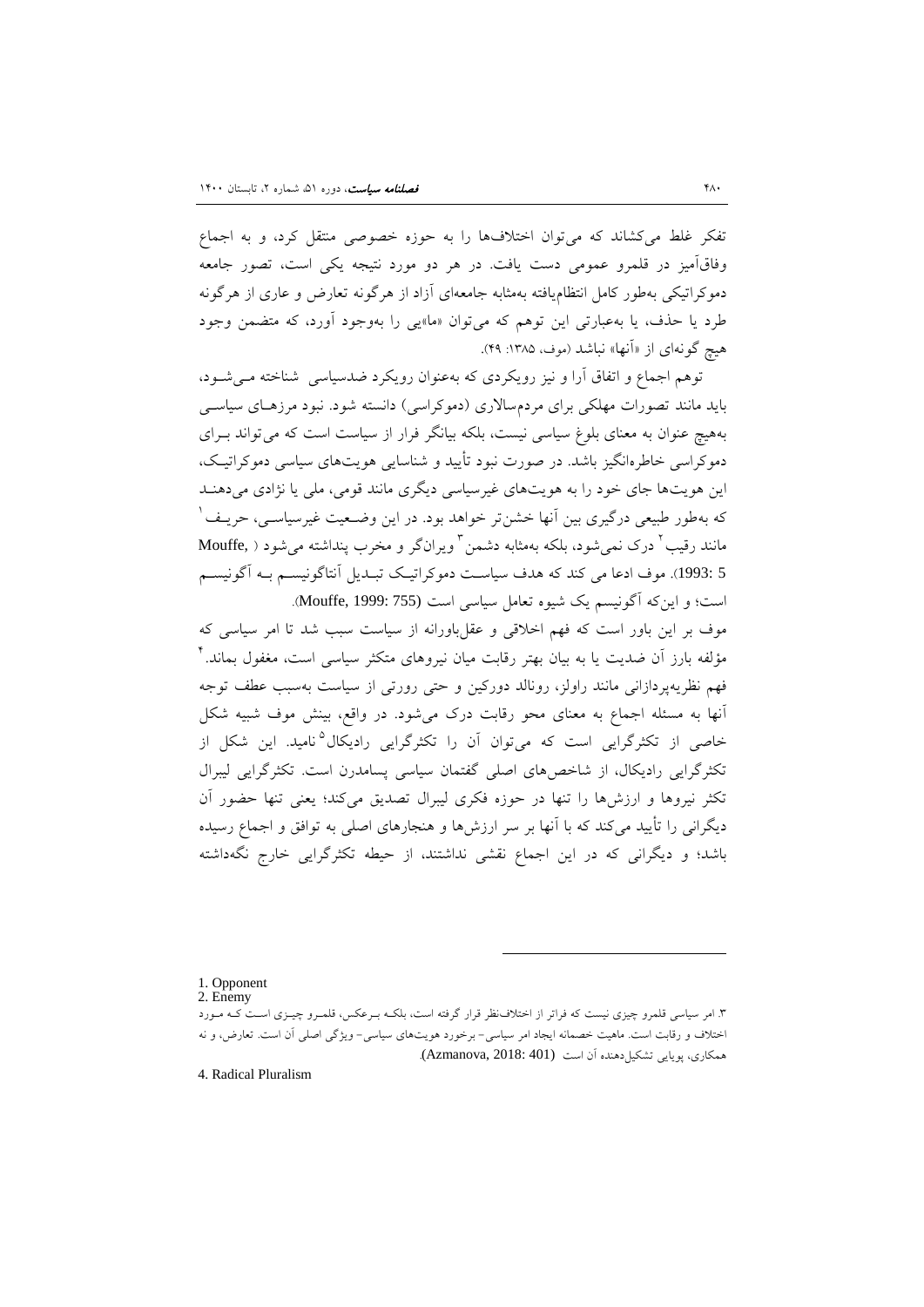میشوند. موف تکثرگرایی کلاسیک لیبرال را برنمیتابد، زیرا بر مبناي فرهنگ بسته و محدود ا<sub>د</sub>و بامحور <sup>۱</sup> بنا شده است.

## **.6 امر سیاسی در ضدیت با مبناانگاري**

مبناانگاری یا شالودهباوری<sup>۲</sup> نظریهای در حوزه شناختشناسی و مبتنی بر این است که شناخت و دلیلآوری<sup>۳</sup> ساختاری دولایه دارد. به گمان مبناانگاران، ادعاهای دانش دو گونهاند: نخست، ادعاهايی که شامل عبارت استنتاجی <sup>۱</sup> هستند، یعنی عباراتی که بهگونهای از عباراتی دیگر مشتق<sup>۵</sup> شدهاند و حقیقت آنها مشتق از حقیقت عباراتی دیگر است. اگر همه عبارات استنتاجی باشند، دانش یا مبتنی بر پس رفت بی پایان <sup>۶</sup> است یا درگیر دور باطل <sup>۷</sup> ، اما چون هیچ<sub>ی</sub>ک از این این دو مقوله پذیرفتنی نیست، پس دانش بهنوعی از عبارات نیاز دارد که استنتاجی نباشند؛ این عبارات همان عبارات شالودهاي یا مبنایی هستند که حقیقتشان در خودشان نهفته است. افراطیترین شکل شناختشناسی مبنایی را در تفکر دکارت و پیروانش میتوان یافت. از نظر دکارت، اگر دانش به عبارات مبنایی تکیه نداشته باشد، ساختمان دانش و شناخت سست و مهمل است. گفتمان پساساختارگرا و بهتبع آن موف در تقابل با این نوع شناختشناسی قرار دارند، زیرا از منظر پساساختارگرا واقعیت براي ما تنها برحسب اینکه آن را چگونه درك و تفسیر میکنیم، دستیافتنی است. بنابراین، اگر واقعیتی وجود نداشته باشد که بهطور مستقل با شناخت ما مقایسه شود، تمامی اعمال ما، تقابل تفسیري از واقعیت با تفسیري دیگر است و هر کدام از این تفاسیر نیز در نهایت مانند دیگر تفاسیر برخاسته از واقعیات خارجیاند. ازاینرو، هیچ مبنایی برای شناخت وجود ندارد؛ چنین نظریهای را ضدمبناانگاری^ م<sub>ه ن</sub>امند.

موضع ضدیت با مبناانگاري بیش از هر کس دیگري متعلق به رورتی، اندیشمند عملگرا (پراگماتیست)<sup>۹</sup> امریکایی است. وی در مورد تاریخ فلسفه و نظریه سیاسی غرب در تلاش براي نشان دادن دو نکته است: نخست، هیچگونه دیدگاه عینی وجود ندارد که حقیقت یا دانش در مورد جهان را تضمین کند. دوم، پروژههاي فلسفی از افلاطون گرفته تا کانت، سپس هابرماس همگی در تعقیب چنین دیدگاهی هستند تا از روزنه آن، رابطه نهایی میان واقعیت و ذهن را کشف کنند. رورتی در فلسفه و آیینه طبیعت به انتقاد از تمایل دکارت، لاك و کانت

1

<span id="page-20-0"></span>[1](#page-24-0). Eurocentrism 2. Foundationalism 3. Justification 4. Inferential 5. Derived 6. Infinite regress 7. Vicious circle 8. Anti-foundationalism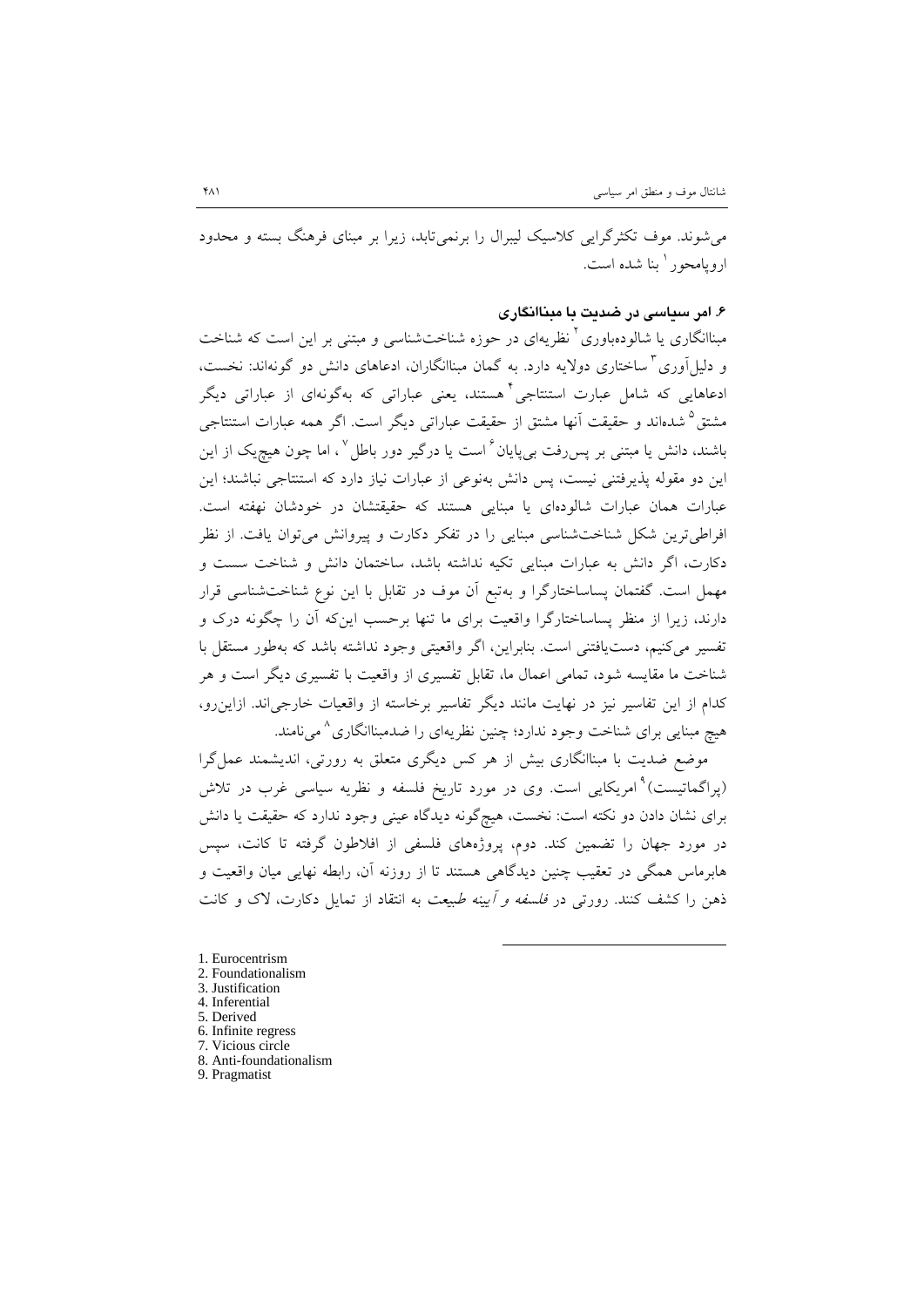براي داشتن نظریهاي ویژه در مورد ذهن یا بازنماییهاي ذهنی براي توجیه ادعاهاي علمی میپردازد. جستوجوهاي آنها براي یافتن مبانی بیچونوچرا و متقن دانش، اخلاق، زبان یا جامعه تلاشهایی بوده است، براي اینکه نوعی خاص از بازيزبانی، رفتار اجتماعی یا تصور از خود را ابدي و همیشگی سازند (مارش و استوکر، :1386 199). از منظر ضدمبناانگاري، زبان بازنمایاننده واقعیت نیست، بلکه ابزاري است که انسان به کمک آن به نیازها و مقاصد خود تحقق میبخشد. بر این اساس، باید زبان را بهمثابه ابزار در نظر گرفت، نه آیینهاي براي نشان دادن یا بازنمایاننده واقعیت. براساس این دیدگاه، امور واقع در حکم مصنوعات زبان هستند، و نه چیزهاي که واجد وجودي مستقل از باور ما باشند. البته اشیایی با قدرتهاي علی در بیرون از انسان وجود دارند، اما هیچ راهی براي توصیف این امور واقع جز بهرهگیري از زبان وجود ندارد.

با بسط منطق ضدمبناانگارانه پساساختارگرایی <sup>۱</sup> به عرصه سیاست در واقع به حوزهای از از [2](#page-24-0) فهم سیاست وارد میشویم، که میتوان از آن بهعنوان فهم پساگیتییانه (پسا-متافیزیکی) سیاست یاد کرد. در چارچوب سیاست پسامتافیزیکی نمیتوان به هیچ مبناي متقن و عقلانی از سیاست دست یافت. سیاست پسا-متافیزیکی نیازمند شالودهشکنی همیشگی ایدئولوژيها و ایستارهاي سیاسی، و نیز نقد کلان روایتهاي مدعی سعادت و خوشبختی مادي انسان است. از این منظر، از آنجا که یقین سیاسی را نفی میکند، نمیتوان از چنگ محدودیت زمانی و مکانی گریخت. همه باورها و عقاید سیاسی بهطور ذاتی شکننده و اقتضاییاند، و به هیچ سنگ بناي زیرین و متقنی استوار نیستند. مخالفان این نوع تفکر، تصور نبود شالودههاي متقن سیاسی را موجب پایبند نبودن به هر نوع دستور کار سیاسی میدانند، که در چنین شرایطی در اصل شرکت در اقدامات جمعی بیمعنا خواهد بود؛ و این به معناي پایان سیاست و پایان اندیشیدن به سیاست بهعنوان امر جمعی خواهد بود. با این حال، در واقع ضدمبناانگاري پسامدرنیستی و پساساختارگرایانه بهدنبال رد و نفی سیاست نیست، زیرا این طرز تفکر از منظري دیگر با مفاهیم حاد سیاسی مانند قدرت روبهرو می شوند (معینی علمداری، ۱۳۸۵: ۱۳۹).

 از منظر سیاست پسامدرن، انکار ذاتگرایی و نبود مبناهاي منجمد مستلزم پوچانگاري (نیهیلیسم) <sup>۳</sup> یا رهایی از پروژه سیاست نیست. لاکلائو و موف در اثر مشترکشان بیان می دارند که رهایی از افسانه مبناها به نیهیلیسم منجر نمیشود، بهطور دقیق مانند ایده عدم تعیین که اگر از جانب دشمنانش مورد هجمه قرار گیرد، منفعل باقی نمیماند، بلکه در عوض، ایده عدم تعیین به تکثیر و انتشار مداخلهها و استدلالهاي گفتمانی که ضروري هستند، منجر میشود،

-

[1](#page-24-0). Post-structuralism 2. Post metaphysical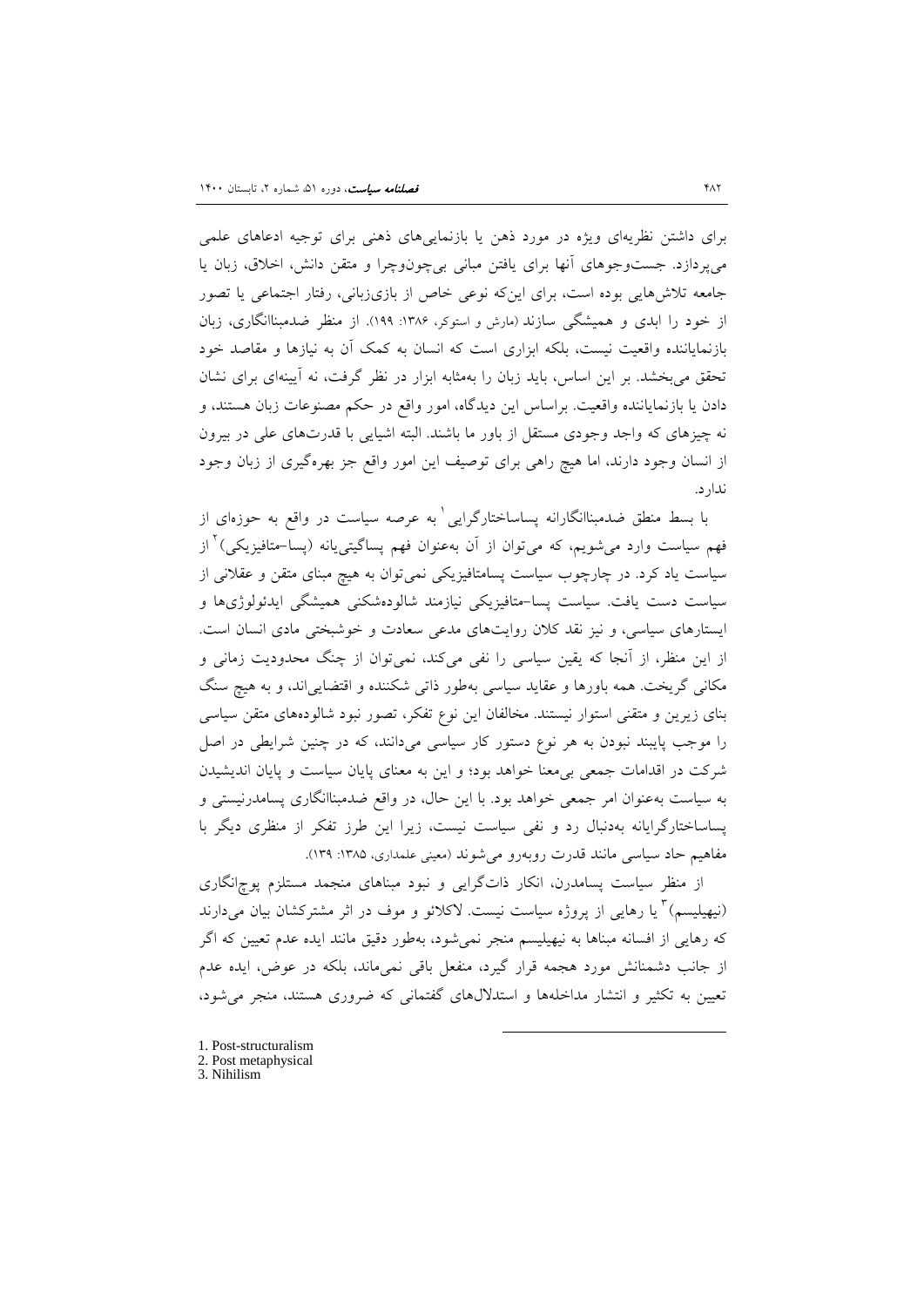زیرا واقعیت فراگفتمانی که بهراحتی بتواند انعکاس یابد، وجود ندارد. به هر اندازه که ادله و سازههاي گفتمانی امر اجتماعی از مؤلفه گشودگی بهرهمند باشند، بستري براي فعلگرایی بیشتر و آزاديخواهی رادیکالتر میشوند. نوع بشر همیشه در قیدوبند نیروهاي بیرونی مانند طبیعت و قوانین محتوم تاریخ بوده است، و هماکنون در آستانه پسامدرنیته براي نخستینبار میتواند خود را بهعنوان سازنده تاریخ خود معرفی کند. حل شدن افسانه بنیادها و مبناها، و نیز حل مقوله (سوژه) امکانات رهاییبخشی را که از راه روشنگري و مارکسیسم ارائه شده است، بهگونهاي راديكالتر به جلو هدايت مي كند (Laclau & Mouffe, 1998: 79-80).

#### **.7 نتیجه**

موف امر سیاسی را واجد بعدي برسازنده میداند؛ بعدي که خودبنیاد و مستقل است، نه وابسته به ساحاتی دیگر مانند اجتماع یا اقتصاد. ازاینرو، از مارکسیسم اقتصادمحور و نیز از جامعهگرایی رويگردان است. موف برخلاف اندیشمندانی مانند بودریار و ژان لوك نانسی که از پایان امر سیاسی صحبت به میان میآورند، اصالتی براي جامعه قائل نیست، زیرا اجتماع از نظر موف نه کلیتی همگون، بلکه ترکیبی از گروههاست، که براساس مؤلفه ضدیت، هویت خود را به پیش میبرند. اندیشمندانی مانند بودریار امر سیاسی را تابعی از جامعه قلمداد میکردند. به این دلیل که آن وحدت و تعامل نمادین دورکهایمی را در جوامع امروز نمییافتند، در نتیجه رأي به پایان امر سیاسی میدادند. درصورتیکه موف جامعه را عرصهاي از تکثرات چندگانه میداند که هویت همگون ندارند. به گمان موف، جامعه از خردههویتهایی تشکیل شده است که براي بقاي خود بهطور همیشگی با دیگر هویتها در تقابل و رقابت هستند، و ضمن رعایت حقوق «دیگري»، آن را مانند یک رقیب و هماورد تصور میکنند، تا از روزنه این رقابت در نهایت یک گفتمان بهطور موقتی هژمونی یابد، و دست به مفصلبندي گفتمانی بزند.

 اندیشه موف در واقع قرائت پسامدرن از امر سیاسی است، و بر مبناي اندیشههاي پسامدرن و بهویژه بازوي فکري پسامدرنیسم یعنی پساساختارگرایی استوار شده است. بر همین اساس، موف همه چیز را در عرصه سیاست اقتضایی و موقتی میبیند، و فراروایاتی همچون ایدئولوژيها را بهدلیل اینکه واجد انجماد و تصلب امر سیاسیاند، برنمیتابد، زیرا وي امر سیاسی را واجد ضدیتی میداند که از عرصه اجتماعی و سیاسی زندگی انسان ریشهکنشدنی نیست. مجموع برداشتهاي موف از امر سیاسی، وي را به اندیشمند سیاسی تبدیل میکند که از منظري پسامدرن به امر سیاسی مینگرد، زیرا وي بیش از هر چیز به تفاوتها، تمایزها و ضدیتها میان نیروهاي سیاسی که همانا گروهها هستند، توجه دارد.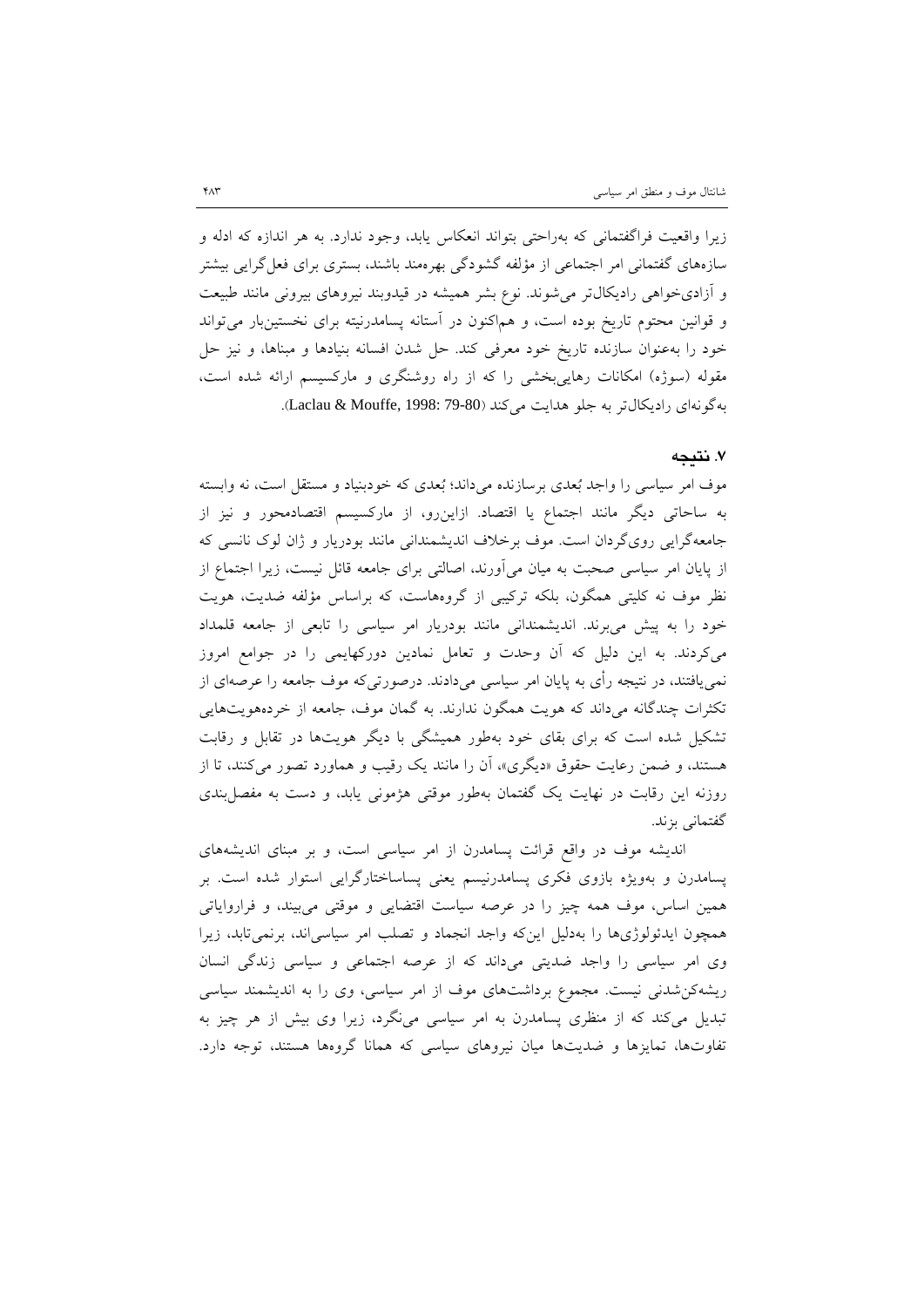ازاين رو، وي نام پروژه فکري خود را راديکال دموکراسي آناميد، دموکراسي اي که درگير فرایند انهدام خلاق است، و براي پویایی خود بهواسطه تأیید هویت «دیگري» و رقابت با آن دست به بازتولید خویش میزند.

#### بیانیه نبود تعارض منافع

نویسندگان اعلام می کنند که تعارض منافع وجود ندارد و تمام مسائل اخلاق در پژوهش را که شامل پرهیز از دزدي ادبی، انتشار و یا ارسال بیش از یک بار مقاله، تکرار پژوهش دیگران، دادهسازي یا جعل دادهها، منبعسازي و جعل منابع، رضایت ناآگاهانه سوژه یا پژوهششونده، سوءرفتار و غیره میشوند، بهطور کامل رعایت کردهاند.

## **منابع و مآخذ**

## **الف) فارسی**

- .[1](#page-24-0) احمدي، بابک. [\(1386\)](#page-24-13) ساختار و تاویل متن. تهران: مرکز.
- .2 آرنت، هانا. (1394) «سیاست چیست؟» ترجمه نادر فتورچی و صالح نجفی، در نامهاي سیاست، گزینش و ویرایش مراد فرهادپور و دیگران. تهران: بیدگل.
	- .3 اشمیت، کارل. (1395) مفهوم امر سیاسی، ترجمه یاشار جیرانی و رسول نمازي. تهران: ققنوس.
		- .4 خالقی، احمد. (1385) قدرت، زبان، زندگی روزمره. تهران: گام نو.
		- .5 حقیقت، سید صادق. (1387) روششناسی علوم سیاسی. قم: انتشارات دانشگاه مفید.
- ۶. ژیژک، اسلاوی. (۱۳۸۴) *گزیده مقالات نظریه سیاست دین*، ترجمه مراد فرهادپور و امید مهرگان. تهران: گام .<br>نو .
- .7 فوکو، میشل. (1390) گفتمان و حقیقت: تبارشناسی حقیقـتگـویی و آزادي بیـان در غـرب، ترجمه علـی فردوسی. تهران: دیباچه.
	- .8 معینی علمداري، جهانگیر. (1385) روششناسی نظریههاي جدید در سیاست. تهران: دانشگاه تهران.
- .9 موف، شانتال. (1385) دیکانستراکشن و پراگماتیسم، ویراسته شانتال موف، ترجمه شیوا رویگریان. تهران: گام نو.
- .10 مارش، دیوید؛ جري استوکري. (1384) روش و نظریه در علوم سیاسی، ترجمه امیرمحمد حاجییوسفی. تهران: پژوهشکده مطالعات راهبردي.
	- .11 نش، کیت. (1395) جامعهشناسی سیاسی معاصر، ترجمه محمدتقی دلفروز. تهران: کویر.

-

.12 هیوود، اندرو. (1387) درآمدي بر ایدئولوژيهاي سیاسی (از لیبرالیسم تا بنیادگرایی)، ترجمه محمد رفیعی مهرآبادي. تهران: وزارت امور خارجه.

### **ب) انگلیسی**

- <span id="page-23-3"></span><span id="page-23-2"></span><span id="page-23-1"></span><span id="page-23-0"></span>13. Arendt, Hannah. (1998). *The Human Condition*. Chicago: University of Chicago Press.
- 14. Aytac, Ugur. (2020) "On the Limits of the Political: The Problem of Overly Permissive Pluralism in Mouffe's Agonism," *Constellations* 1-15, <DOI: https://doi.org/10.1111/1467-8675.12525>.
- 1. Radical democracy